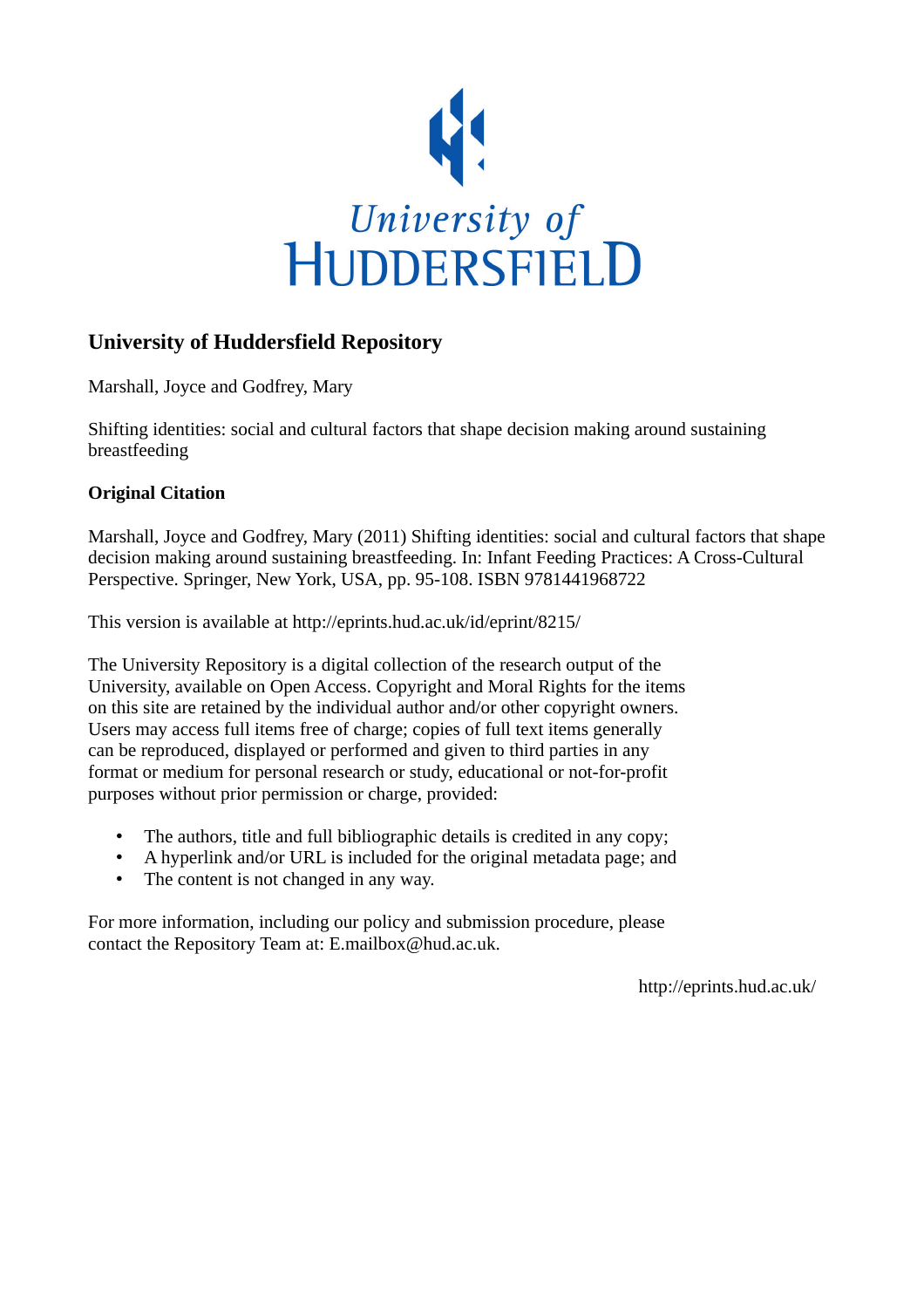## **Chapter …**

## **Shifting identities: social and cultural factors that shape decision making around sustaining breastfeeding**

**Author(s) Joyce L Marshall & Mary Godfrey**

Joyce L Marshall

Senior Lecturer

Department of Human and Health Sciences

University of Huddersfield

Harold Wilson Building

Queensgate

Huddersfield

HD1 3DH

United Kingdom

Email: joyce.marshall@hud.ac.uk

Mary Godfrey

Senior Research Fellow

Leeds Institute of Health Sciences

University of Leeds

Charles Thackrah Building

101 Clarendon Road, Leeds

LS2 9LJ

United Kingdom

Email: m.godfrey@leeds.ac.uk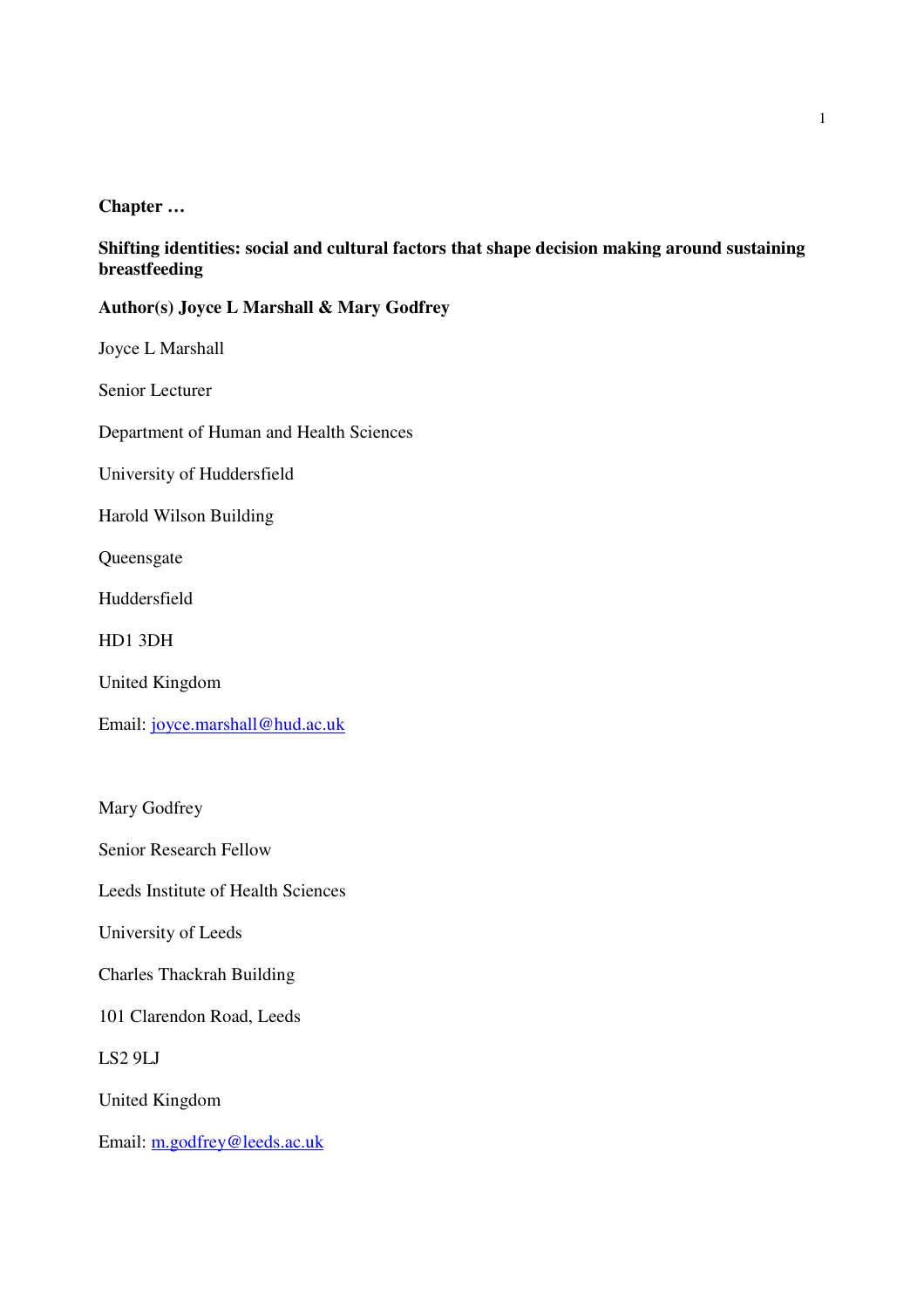### **Abstract**

In the UK, women's beliefs, attitudes and behaviours around breastfeeding are shaped by myriad influences and by changing social and structural factors and cultural mores. Whilst public health discourse equates breastfeeding with 'good mothering' and health professionals emphasise 'breast as best', these normative values compete with other standards or criteria of 'good mothering' held by others within women's social networks that exert influence on them. Moreover, cultural and structural factors affecting the pattern of women's labour market participation, specifically public policy emphasis on return to paid work aligned with policies directed at reconciling work and family act as constraints on sustaining optimal breastfeeding i.e. exclusive breastfeeding for six months as advised by the World Health Organisation (2003).

For women in this study, initiating and sustaining breastfeeding was subject of a complex process that contributed to multiple valued outcomes: nurturing thriving and healthy babies, experiencing themselves as 'competent' mothers, successfully managing shifting identities and negotiating competing pressures in the real life context of their daily lives and relationships with 'significant others'. Even as women struggled to present and see themselves as 'good mothers', they were active agents and not just acted upon. They sought to reconcile the value they placed on breastfeeding with seeing themselves and being seen by others as 'good mothers'. Thus, they sought out situations where breastfeeding was highly valued (such as support groups), and developed strategies to counter or avoid threats to their sense of themselves as nurturing and competent mothers that was related to, but not synonymous with sustaining breastfeeding.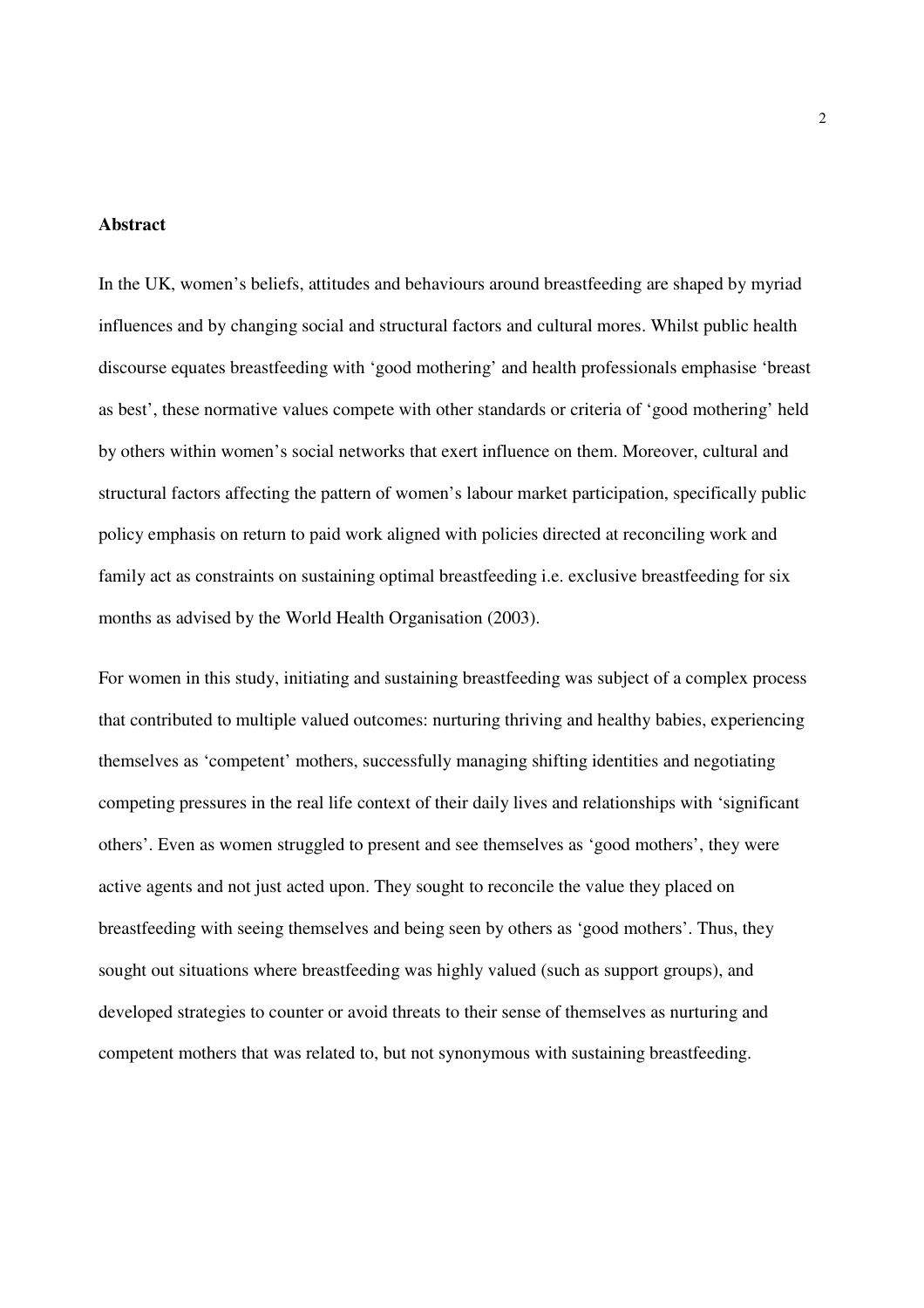Midwives and health visitors in this study encouraged women to breastfeed but not in the way that this is generally portrayed in much of the current literature. Analysis of observed interactions between women who had chosen to breastfeed and midwives and health visitors suggests more of a negotiated encounter in which these health professional considered the whole situation of the woman and her struggle to be a 'good mother'.

## **Keywords**

Breastfeeding, infant feeding, identity, motherhood, decisions, social, cultural, England

## **Table of Contents**

- 1. Introduction
- 2. Infant feeding in England: the social and political context
- 3. Study methods and introducing women
- 4. Moral dilemmas in the decision to breastfeed
- 5. Women's experiences of breastfeeding
- 6. Pressure or support? Interactions with health professionals
- 7. Conclusion

References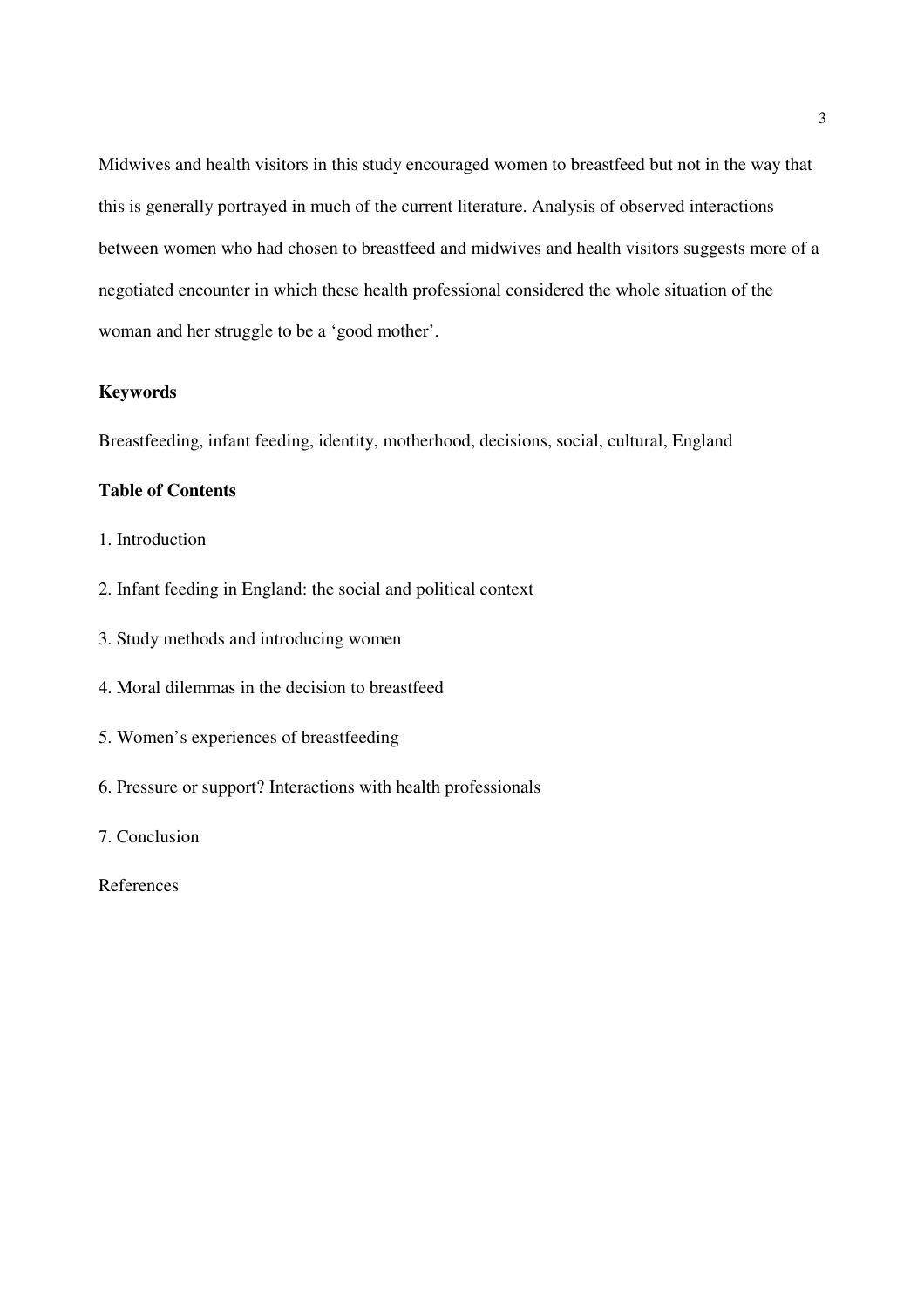## **1. Introduction**

Childbirth and breastfeeding are at once both very personal and public, social phenomena. Having a baby impacts upon daily living, social relationships and women's sense of themselves, including their embodied selves. Infant feeding, and in particular the act of breastfeeding, is not just about meeting the nutritional needs of babies, it is imbued with cultural and social meaning with significance for women's successful transition to motherhood. A major life change, motherhood profoundly affects women's assumptive worlds and disrupts the 'normal' pattern of life 'before baby'. Motherhood is a source of joy, of anxiety relating to its successful accomplishment and concerns about loss of freedom and self identity (Miller, 2005; Oakley, 1979; 1993).

At the same time, women are located within webs of relationships comprising partners, family members and friends. Focus on women's 'social networks' - the structure and composition of these relational ties (Wellman et al, 1988; 1997) - directs attention at how women's emotions, attitudes and behaviour relating to motherhood and infant feeding are shaped by the reactions of these 'significant' others (Blum, 1999; Carter, 1995). Women also draw on support and resources from within their social networks to manage the transition to motherhood .Even so, the weight and intensity of influence of network members will vary with the perceived significance of, and support derived from, particular relationships within the network.

Although generally women subscribe to the dominant scientific and health discourse that 'breast is best they encounter contradictory views among 'significant others' within their social networks (Blum, 1999; Marshall et al 2007) and have to make sense of their experience of motherhood and infant feeding in light of the practical realities of their lives. This includes managing an acceptable self/work/family balance. Consequently it is important in any discussion about breastfeeding to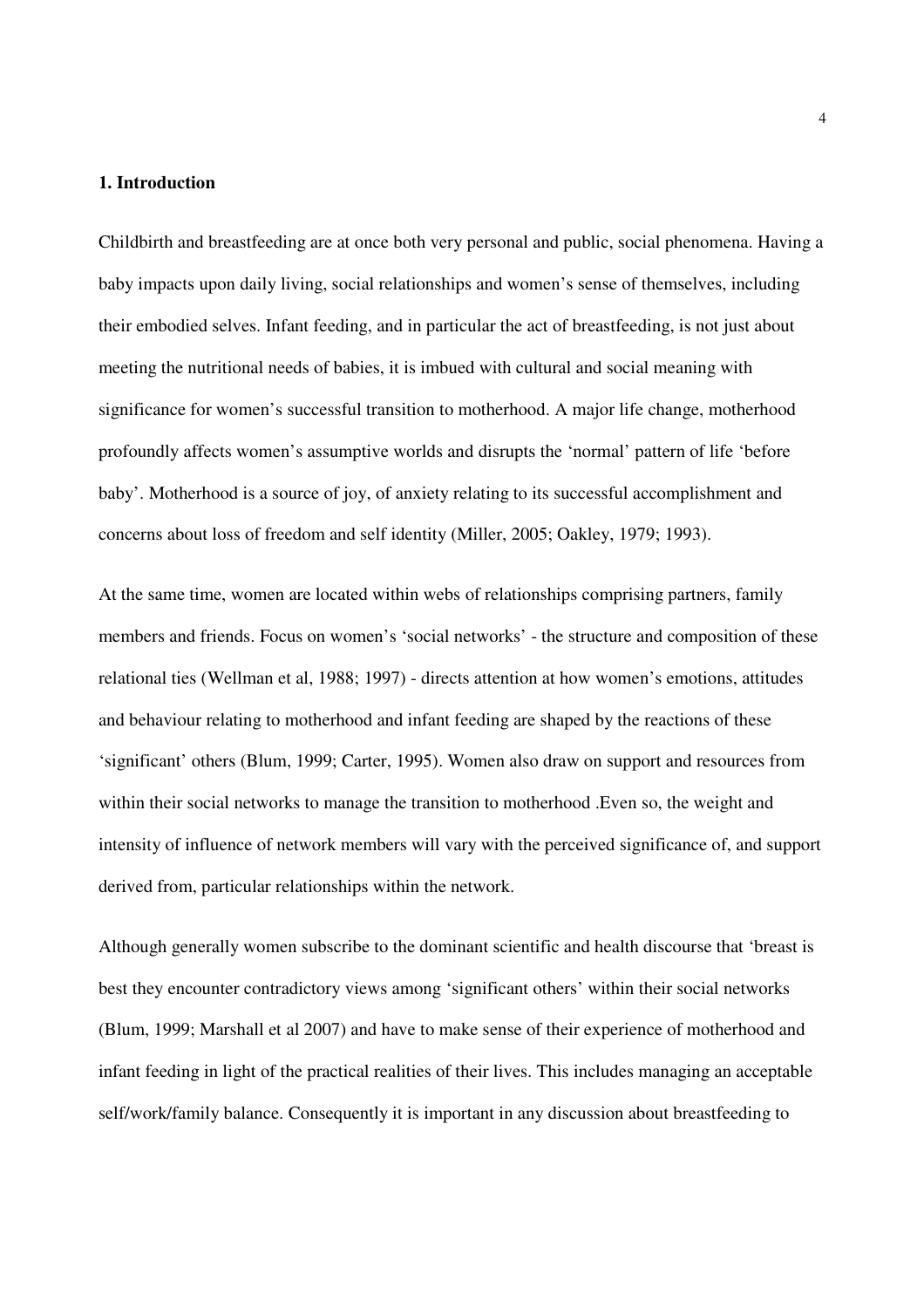consider influences at a variety of levels – individual, immediate social networks and broader societal and structural factors. In this chapter, our primary focus is on the relational or social network level. We explore how women's sense of themselves as 'good mothers through their infant feeding practices takes account of the perceptions of significant members of their social networks, including health professionals, and facilitates negotiation through the conflicting expectations of these others with whom they interact.

## **2. Infant feeding in England: the social and political context**

The social and political context within which women make the transition to motherhood at least in part shapes the development of cultural knowledge, beliefs, meanings and practice of infant feeding (Maher, 1992; Palmer, 1993; Van Esterik, 1989). This can be appreciated by the considerable variation in breastfeeding rates evident within Europe (Cattaneo et al, 2005). In the UK around 70 percent of women start to breastfeed but only a quarter are doing so six weeks later (Bolling et al, 2007). These rates are among the lowest in Europe, a stark contrast to Scandinavian countries (Norway, Sweden, Denmark) and Switzerland where initiation rates are over 90% and more than 80% of women are still breastfeeding between three and four months later (Cattaneo et al, 2005).

In light of expert guidance (World Health Organisation, 2003) and to increase UK breastfeeding rates, breastfeeding has become a prominent feature of recent public health policies. Thus, Choosing Health (Department of Health, 2004a), Every Child Matters (Department for Education and Skills, 2004), the National Framework for Children and Maternity Services (Department of Health, 2004b) and the High Quality Care for All: Next Stage Review (Darzi 2008) emphasise the health benefits of breastfeeding initiation and continuance. However, the reasons women who start to breastfeed but do not persist are multidimensional and interactive, and such policies to date appear to have had little impact on breastfeeding rates.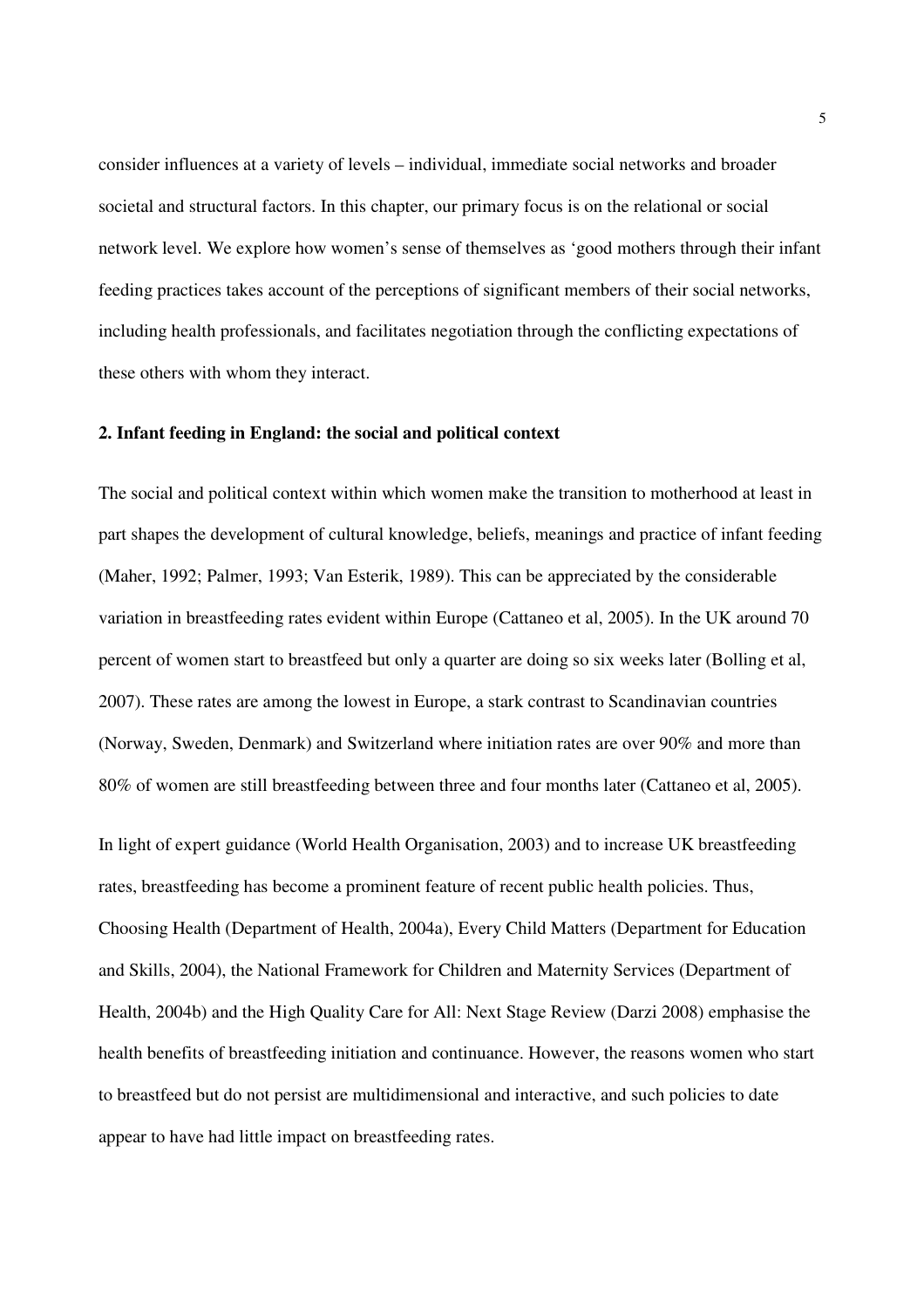At the structural and broader societal level the changing patterns of women's participation in the labour market and differing maternity leave policies provide some explanation. In a review of the literature, Galtry and Callister (2005) found an association between time off work and duration of breastfeeding, with return to work in the UK being among the factors predictive of early breastfeeding cessation. In Sweden, which has a high breastfeeding initiation rate and a high maintenance rate at six months (97% and 73% respectively), supportive family policies mean that although a large proportion of mothers continue in paid employment, few return to work in the early months of their baby's life taking on average eleven months parental leave and tending to work on a part time basis (Galtry 2003).

Since 1997, successive Labour governments have introduced policies aimed at reconciling work and family through extended maternity leave, introducing a right to request flexible working and increasing availability of childcare (Lewis and Campbell 2007). Thus, paid maternity leave was extended to 18 weeks in 1999 and to 26 weeks in 2003, with a commitment to increase it to 40 weeks in 2010. These changes mainly post-date data collection in our study (between 2000 and 2002). Further, the primary focus of policy was on maternal not parental leave with minimal provision for fathers; and protection of women to return to work if they took more than six months leave was restricted to the right of return to a similar (and not the same) job (Department of Trade and Industry 2006). This contrasts with more extensive and flexible maternity and paternity leave in Sweden.

In the past medicalisation has been suggested as an explanation for the decline in duration of breastfeeding. It has been argued that rather than being viewed as a natural event childbirth and related practices such as infant feeding were seen as pathological (Miller 2005). Increased dependence on technology and professional expertise (Illich, 1976; Oakley, 1979) was seen as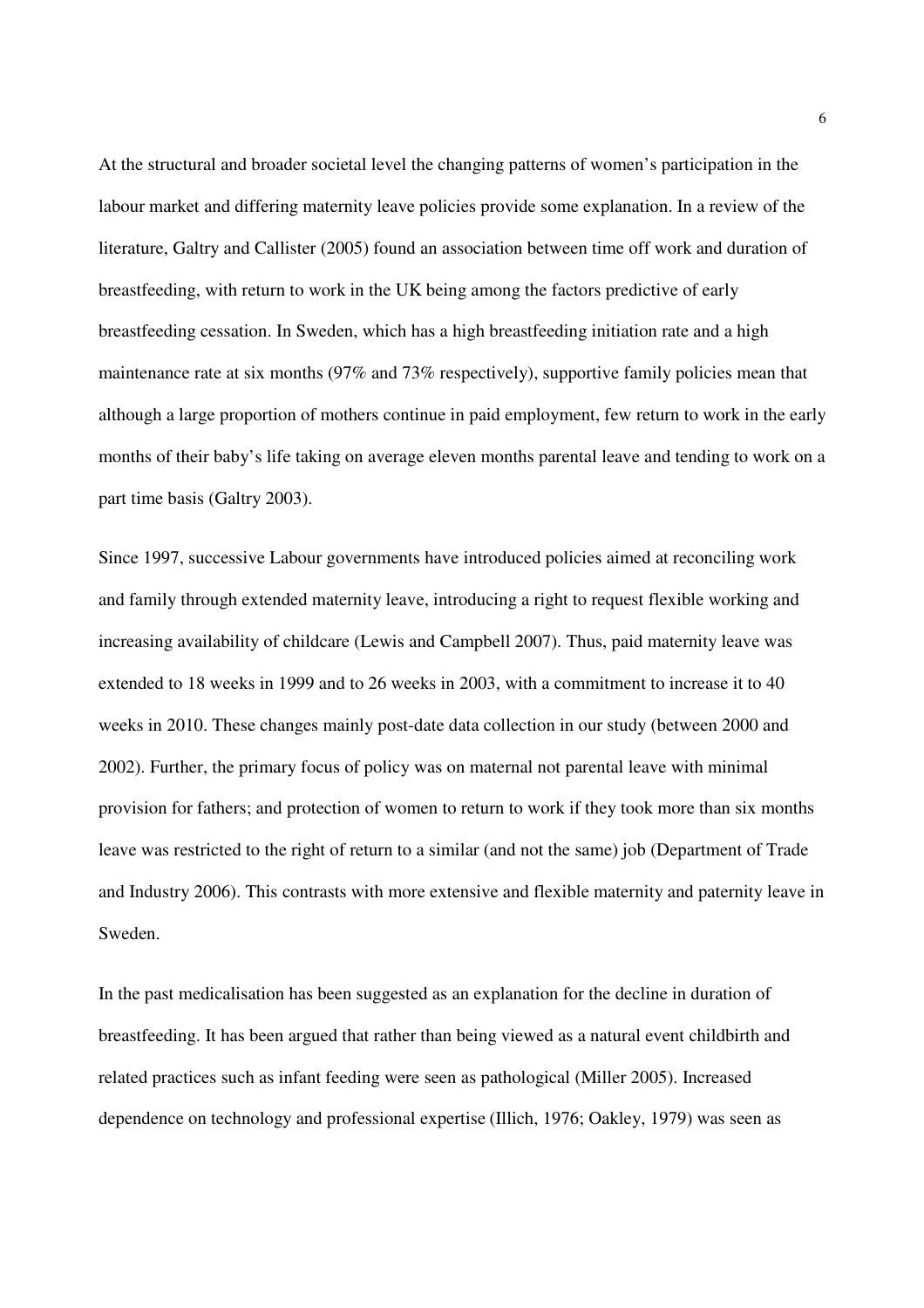displacing traditional knowledge acquired from family and friends (Arnup et al, 1990). Midwives and health visitors, the main health professionals who support breastfeeding women in England, have often been linked to the medicalisation of breastfeeding (Carter 1995, Murphy 2000, 2003). It is likely that some practices previously encouraged by health professionals have been detrimental to breastfeeding success, for example separation of mothers and babies, restriction of breastfeeding and supplementation with formula. Yet, this line of argument does not explain the wide variation in breastfeeding rates between high income countries also subject to medicalisation.

Breastfeeding initiation rates have increased in recent decades, particularly among higher income groups. There is a strong 'natural' discourse around breastfeeding that has been attributed to feminism, linked with the attempt to demedicalise pregnancy and birth and to increase women's empowerment (Oakley 1979, Saha 2002, Crossley 2009). Teaching curricula and professional practice among midwives and health visitors emphasise the health benefits of breastfeeding and these health professionals generally work with an ideology that places women at the centre of care. Although most women still give birth in hospital, length of in-patient stay is steadily decreasing with more care being provided by community midwives in the woman's home – an environment more likely to be conducive to smoother transition to motherhood and greater maternal control of infant feeding.

Murphy (2003) argues that although mothers are ultimately in control of how babies are fed, expert opinion sets the moral context within which women negotiate their changing identity. One consequence is that women may experience a sense of 'failure' and 'guilt' when they do not continue to breastfeed (Lee 2007; Crossley 2009). Our thesis in this chapter, however, is that the situation is considerably more complex and that the moral context of infant feeding is not only set by the influence of 'experts' but women encounter considerable dissonance from within their social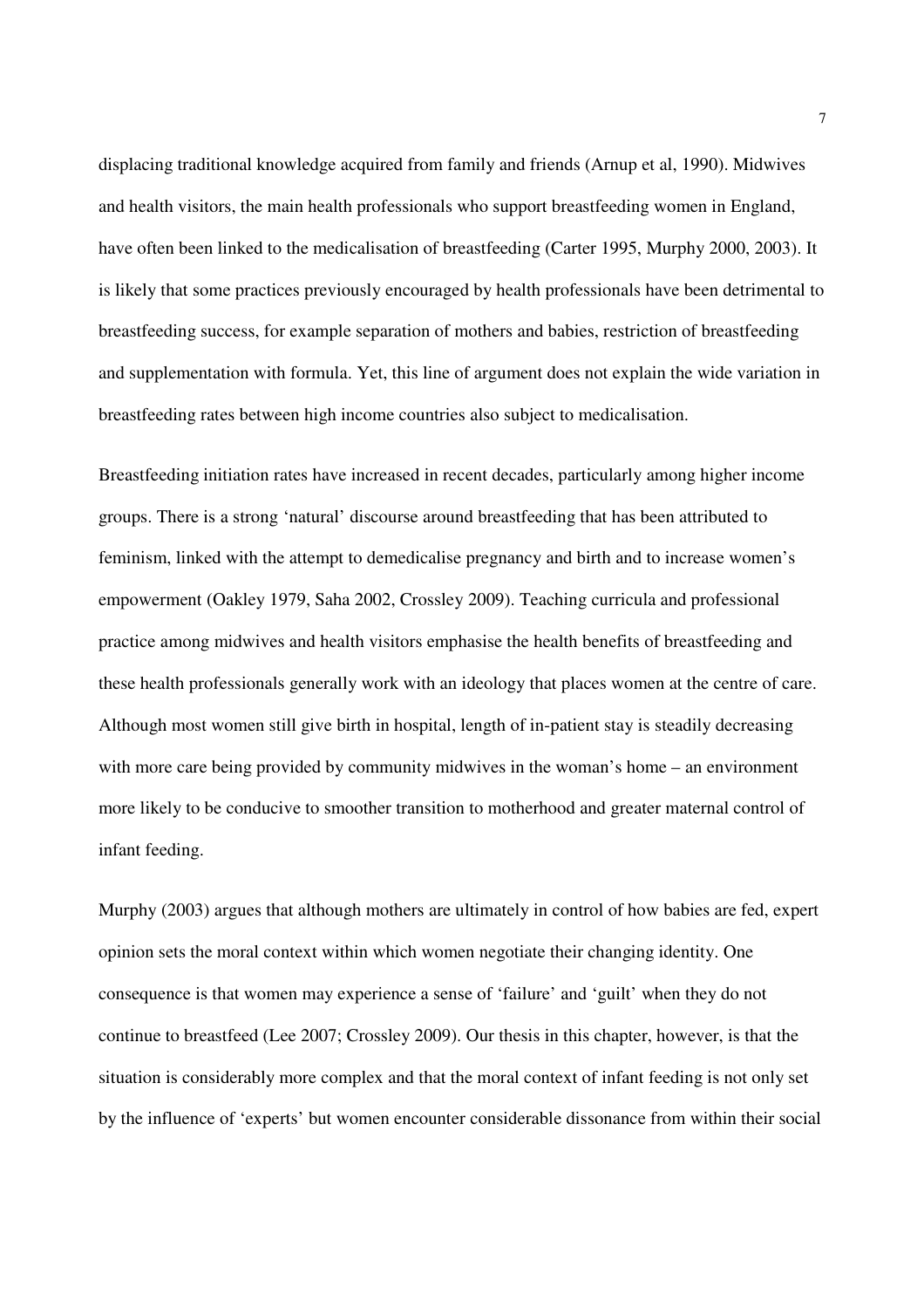networks regarding constructions of 'good mothering' and feelings of responsibility (Murphy, 1999; Wall, 2001). For women, making sense of, and managing these tensions as they embark on the journey into motherhood, involving their changing self identity, building a relationship with their baby, and simultaneously maintaining a positive image of themselves as mothers present a considerable challenge. We now turn to discuss the study that investigated not only how women manage these changes and contradictions, but also the part played by midwives and health visitors in supporting them.

#### **3. Study methods and introducing women**

The qualitative study reported here adds to the small but expanding literature exploring women's baby feeding practices from their perspectives. It is unique in that in addition to in-depth interviews with women, some encounters with midwives and/or health visitors were observed. This enables exploration of women's experiences and practices of breastfeeding; including the meanings constructed through interaction with others in their social networks, as well as with health professionals.

Health professionals were accompanied by a researcher (JM) during their daily work. A total of 158 interactions between women who had chosen to breastfeed and midwives or health visitors were observed in the community setting. Interactions with women from a range of socio-economic and ethnic groups were sought, and to achieve this fieldwork was carried out in a geographical location comprising inner city, suburban and rural areas. Although many women took part in the research and were very willing to invite a researcher into their home, 22 women provided their own detailed breastfeeding stories, including their views and experiences in the early weeks. A full account of the research methodology has previously been reported (Marshall, Godfrey, & Renfrew, 2007). Here we introduce these women to provide the reader with some contextual information about their lives.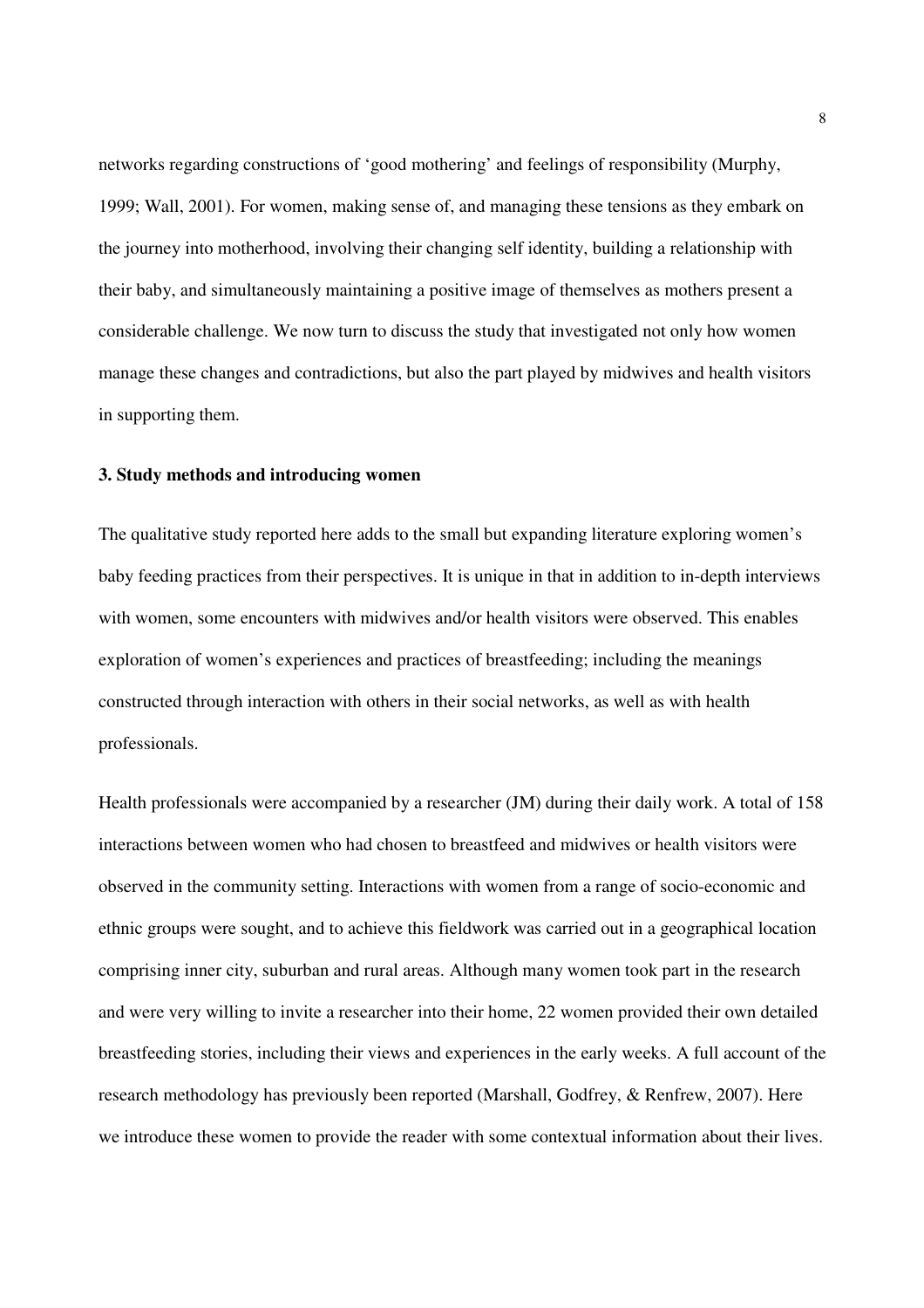The study was conducted in the North of England and included women who had chosen to initiate breastfeeding. They ranged in age from 19 to 34 with a mean of 28 years. They were interviewed at different times in the childbirth trajectory: the earliest interview was 10 days after the baby's birth and the latest when the baby was 6 months old, although most women were interviewed between 6 and 16 weeks following the birth. For all but six women, it was their first experience of motherhood. The majority were still breastfeeding when they were interviewed, although many not exclusively; two women never really established breastfeeding and both had expressed breastmilk to feed to their baby.

**Sally** had given up her job in a newsagent and moved to another town to live with her boyfriend. Before the birth Sally and her partner returned to stay with Sally's mother in an average sized semidetached house in an inner city area. Sally wanted to have her baby at home as she hated hospitals but was transferred to hospital during labour. After her baby's birth, Sally was distraught because she was not given the opportunity to breastfeed within the first hour (she had read that this was important) but described the 'special moment' when she finally breastfed. After the first couple of feeds Sally found she was unable to breastfeed and asked for help from the midwives. This resulted in a myriad of suggestions from various midwives that left Sally very confused and upset. She eventually took her own discharge from hospital and at home with help from her mother (who had breastfed her three children) Sally continued to exclusively breastfeed. Sally described her partner as emotionally supportive but said he kept encouraging her to give the baby a bottle. Sally had a good relationship with the community midwife who she trusted implicitly.

**Emily** was working in a temporary job when she became pregnant. She lived with her partner in a terraced house on the outskirts of the city. Emily did not like hospitals but had given birth there. Although she felt exhausted after the birth she said her baby had fed easily from the first feed and described feeling a 'connection' with him. Although several of her family had breastfed including her mother, Emily said she could not remember seeing anyone except her sister breastfeeding. She said she believed her partner felt 'left out' through not being able to feed the baby but never the less breastfed exclusively for ten weeks, and was feeding alternate breast and formula at twelve weeks. Emily described a wide social network of people close to her who she could talk to and whilst she found this helpful she also pointed out that 'everyone's opinions are different about everything aren't they, whether it's breast-feeding or changing a nappy?' She 'tried not to take on board everyone's opinions' but to 'figure it out' herself.

**Amelia** was a solicitor but had changed her job because she did not want to continue working the long hours the job required as she felt this was not compatible with family life. Although planning a family she was surprised to find she became pregnant very quickly after getting married. She experienced few problems during pregnancy apart from some sickness in the early weeks and continued to work. She did not have strong views about breastfeeding saying: 'if I can do it great, if I can't I'm not too worried'. Amelia described two contrasting embodied experiences of breastfeeding prior to becoming pregnant, the first, on a train journey was a woman breastfeeding an older child that she described as 'revolting'. The second, a very good friend, a glamorous, beautiful girl who breastfed discretely she described as 'really natural'. Her baby breastfed soon after birth and suckled straight away Amelia said she enjoyed feeling close and that it felt 'natural'. After some initial help to learn the skill of breastfeeding in hospital she experienced few difficulties. She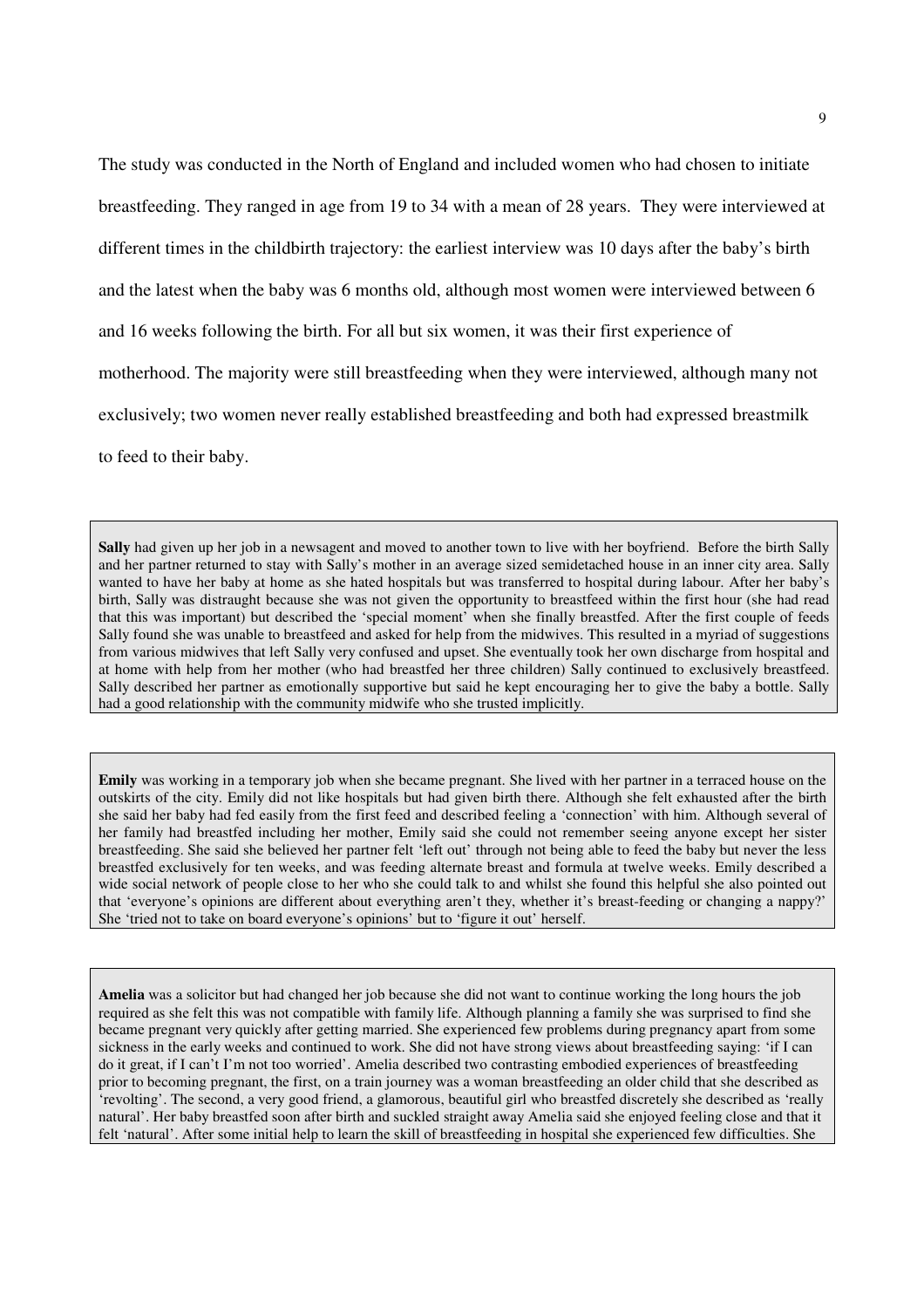decided to introduce a formula feed in the evening to involve her husband more as he had made comments like 'It's only your mum can help'. Amelia intended to breastfeed for four months when she planned to return to work. We now turn to explore how women made sense of and managed complex contradictory notions related to breastfeeding within the broader context of motherhood. Women's experiences are presented chronologically to build up a picture of the way they manage breastfeeding as part of early motherhood.

#### **4. Moral dilemmas in the decision to breastfeed**

During pregnancy the moral nature of the infant feeding decision was clearly demonstrated in discourses equating breastfeeding with health of the baby, such as: 'improving the baby's immunity' and 'reducing allergies', decreasing the chance of the child getting diabetes, 'not having to worry about diarrhoea' and improving the child's IQ. Although such ideas about infant feeding were garnered from a range of sources including books and magazines, midwives played a significant role in this when delivering parent education classes. Several women spoke of feeling 'pressure' to breastfeed; such messages were not always explicit but could result from simply more time spent discussing breastfeeding than formula feeding. Health professionals were clear that promoting breastfeeding was part of their role and Alison (a community midwife) spoke of this during fieldwork:

*She said that during the class one of the mothers had said to her "you really promote breastfeeding don't you?" and replied "well I'm a health professional and I have to promote healthy rather than unhealthy things, like I have to discourage people from smoking". She described how she had said to this woman "it's a shame it has to be that way because it's a natural thing that should not have to be promoted. It's natural, like getting pregnant, and*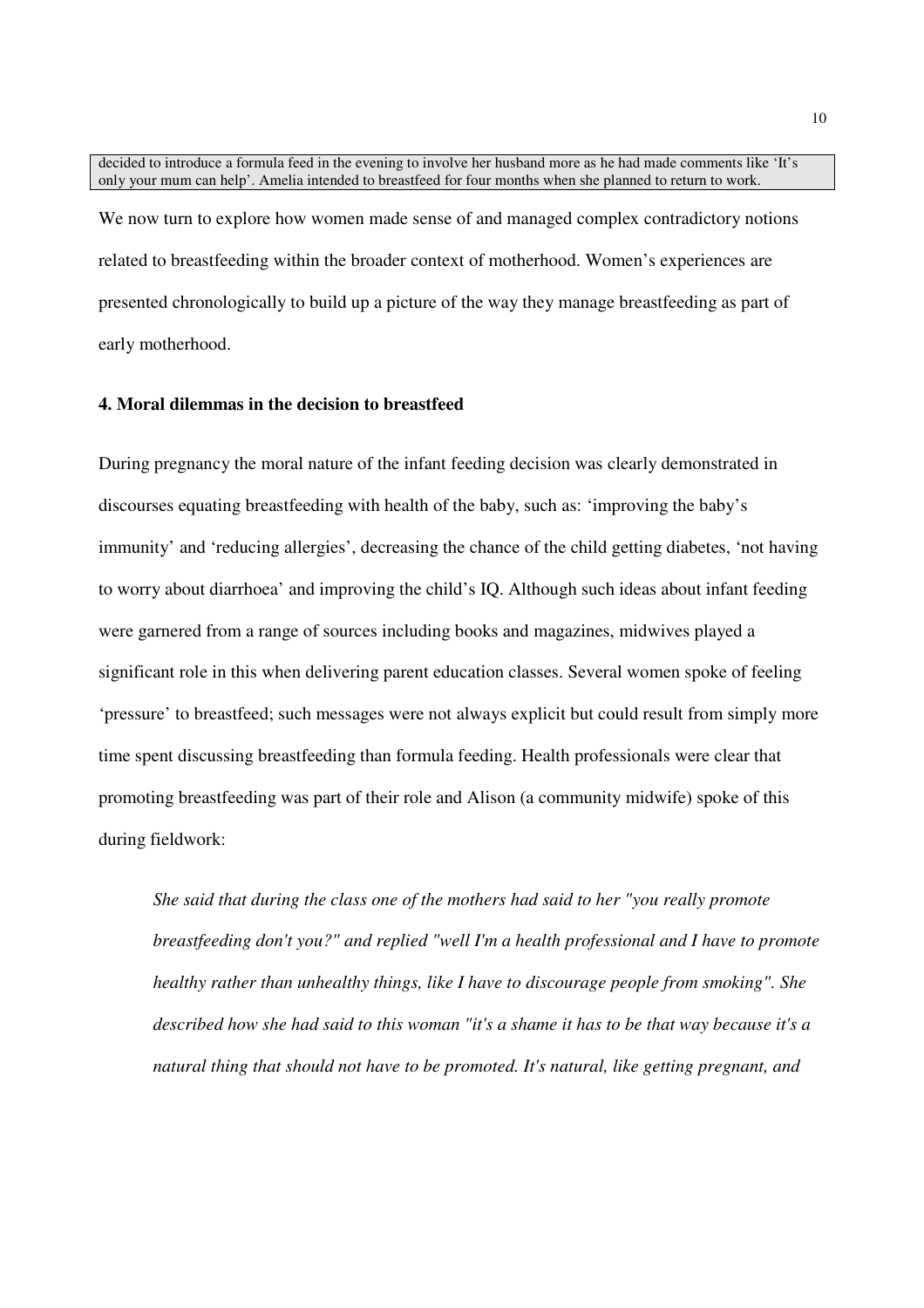*none of you needed my help for that!" This made them laugh and the woman said "well when you put it like that…"* (Fieldwork with MW4)

Not all health professionals believed in framing breastfeeding as 'best' but rather focussed on the need to convey breastfeeding as normal – perhaps an impossible goal as many women had little or no embodied knowledge of it. Molly a health visitor said:

*It needs to be that health professionals as a whole send the message that breastfeeding is the norm, not even the best, it's just the norm.* (HV6 interview)

Women generally expected health professionals to promote breastfeeding but some expressed concerns about not feeling free to choose: For example Deborah, who breastfed for 10 weeks said:

*…it [breastfeeding] is encouraged sometimes I think without, how can I put it? That certain people can't breastfeed, certain people don't want to breastfeed. I think sometimes there's a negative vibe that comes out perhaps from the midwife or perhaps in general that if those people aren't prepared to give it a try. I think that's unfair sometimes. It is not something for everybody.* (Deborah aged 29, rural area)

Although these examples concur with the idea of a moral imperative to breastfeed, women's narratives also revealed many conflicting aspects important to their changing identity during pregnancy such as their sexuality. For example Sally said:

*I just think that breasts kind of aren't viewed, as means of feeding a baby anymore you know what I mean. They are for sex, they're for men, more than anything else…and then, it, that all changes when you meet your little baby.* (Sally aged 21, inner city)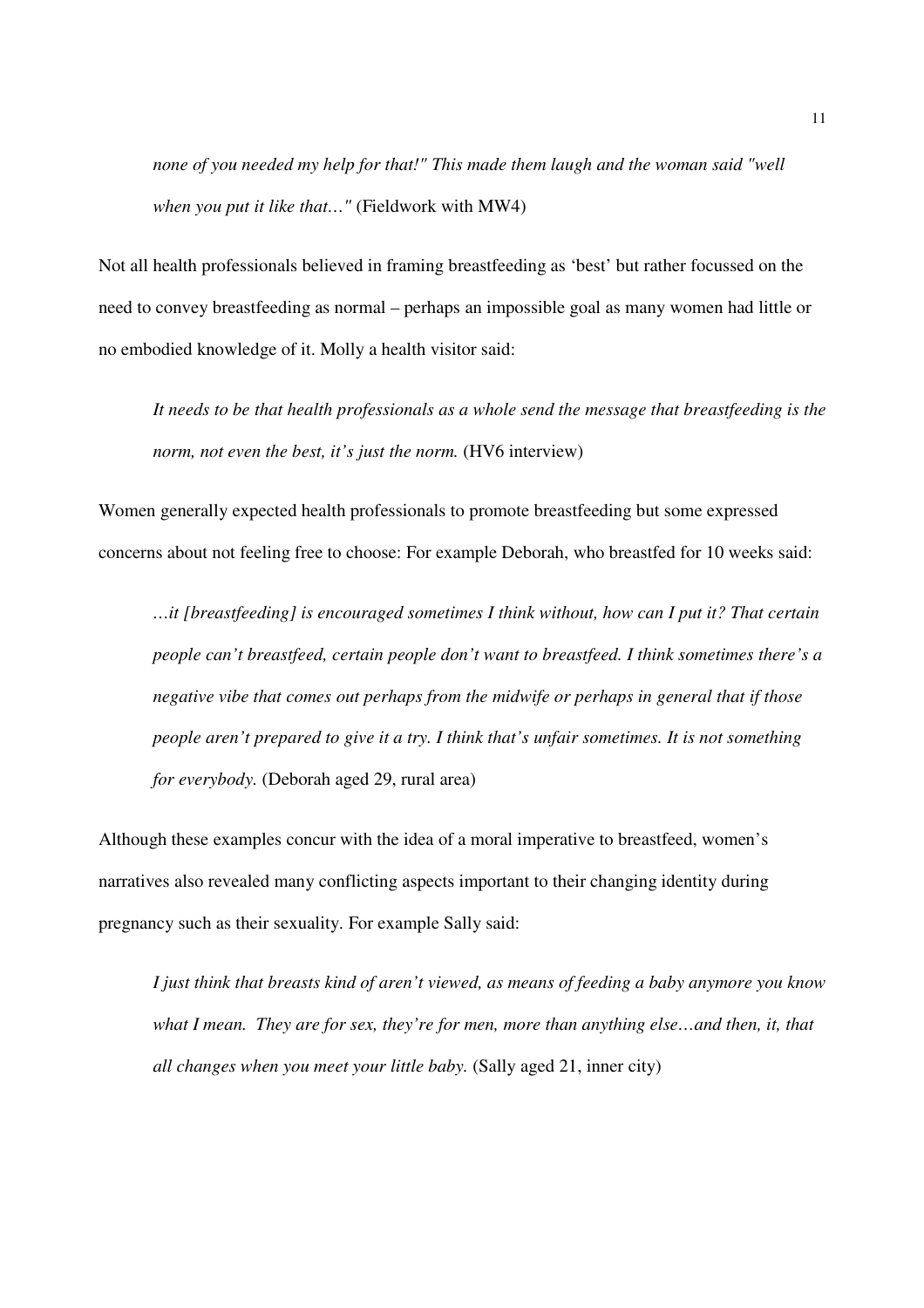Women generally involved their partner in the initial decision to breastfeed and most were supportive; for example, Paula said her husband wanted her 'to try breastfeeding'. Unusually Natasha described how her partner had encouraged her to change her mind when she intended to bottle feed, she said 'he persuaded me to give it a go'. Some partners were supportive but ambivalent about how to feed the baby. Uniquely Laura said her partner 'wasn't particularly supportive' and related how she had returned from a 'talk' on breastfeeding given by her midwife and wanted to discuss feeding with him:

*I said, you know "Do we want to bottle or breastfeed him?" … "Personally", I said "I'd like to breastfeed him 'cause I think it's natural, it's the best thing" … and he kind of said "Whatever you wanna do, I'll leave it to you because you know". So fair enough I breastfed him. But then from the word go I think he felt quite pushed out* (Laura aged 27, rural area)

So whilst the moral nature of the breastfeeding enterprise was apparent during pregnancy – the emphasis clearly on 'breast is best', there also existed ambivalence among 'significant others' in women's social networks that they had simultaneously to negotiate. We now consider women's experiences of breastfeeding and the factors that impinge on it as they embraced motherhood.

### **5. Women's experiences of breastfeeding**

In the early days acquiring the physical skills of breastfeeding was of paramount importance to women. Accounts of breastfeeding at this time revealed feelings of uncertainty and vulnerability both in their selves as mothers and in their ability to breastfeed. For many, the sense of not knowing what to do was overwhelming in the first days after leaving hospital. A consistent theme within women's narratives during this period was the need to know they were 'doing it right', partly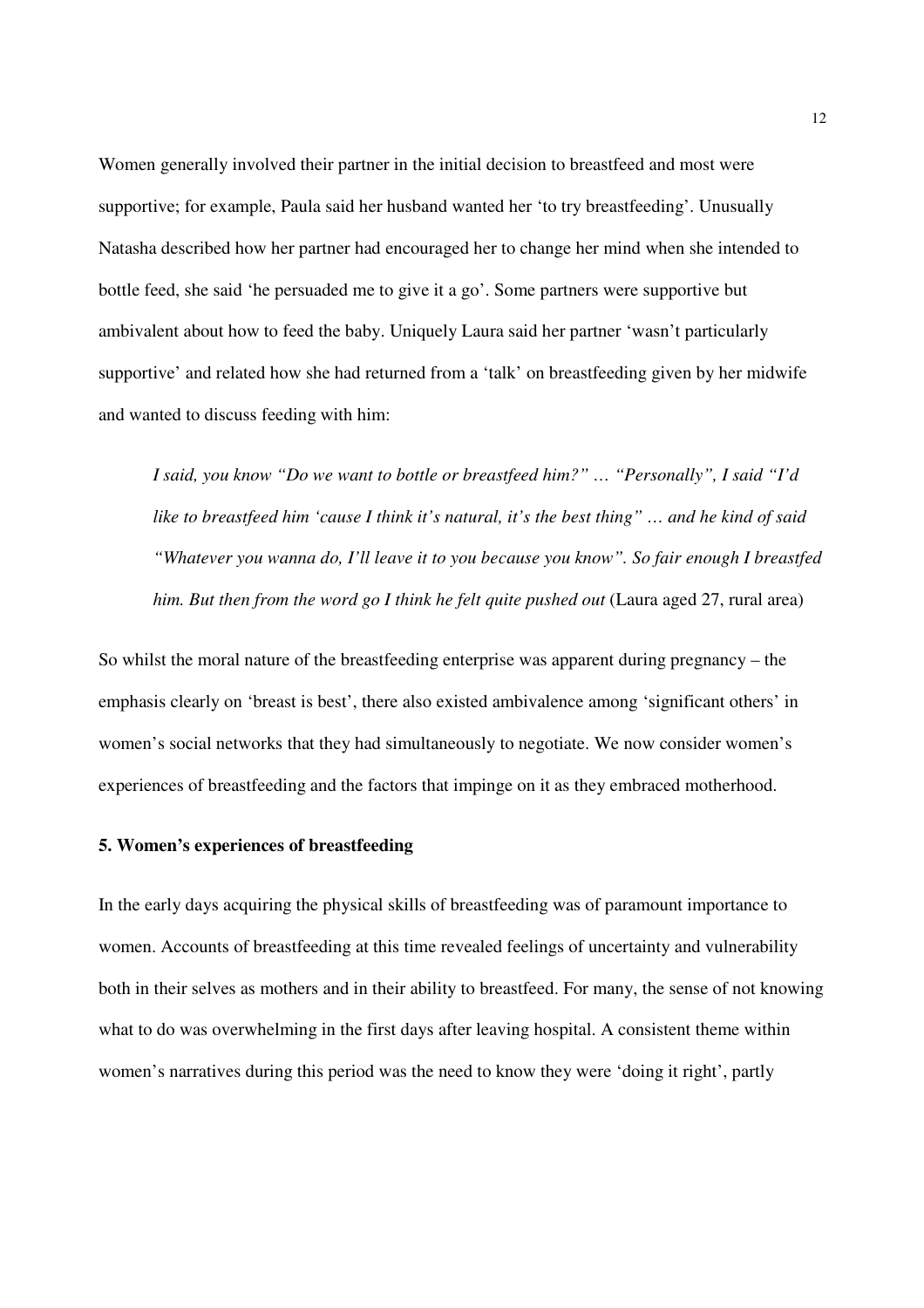because women recognised breastfeeding as a skill that had to be learnt but also because they felt they were being tested out as 'competent' new mothers.

*It's important for me to have someone to kind of say, you know "What am I doing? Am I doing this right?" Because you know … you can read as much as you want but, you know it's nice to know that you're doing the right thing.* (Laura)

Partners played a supportive role, albeit as observers, through the sometimes difficult period of acquiring practise skills, primarily through reinforcing the women's own decision to breastfeed, as exemplified in Holly's account:

*Well he was just really going along with anything that I said, you know, he couldn't really do much. He watched, he knew what the midwives were saying and if I was having trouble on my own then he would say "Oh have you remembered to do this" and "are you doing this?"…Basically just reminding me what the midwives had said. So he was supportive, but he couldn't really do a lot.* (Holly aged 32, rural area)

Some women encountered a degree of ambivalence from partners between wanting to be involved in all aspects of baby work, yet feeling excluded from feeding. Sally who experienced difficulties in the beginning described her partner as supportive although:

*I mean, he doesn't really know what to do…he has he's been an absolute star as far every thing else, looking after the baby goes…, but… he sits there and he kind of puts his arms around me: "there, there, I know your nipples hurt, poor you", you know what I mean. He is kind of emotionally supportive, but he hasn't got the foggiest idea …where to begin helping somebody to breastfeed… He was … a lot more keen than me to just give her a bottle, I think… it was really upsetting him that she was crying and hungry and I was crying*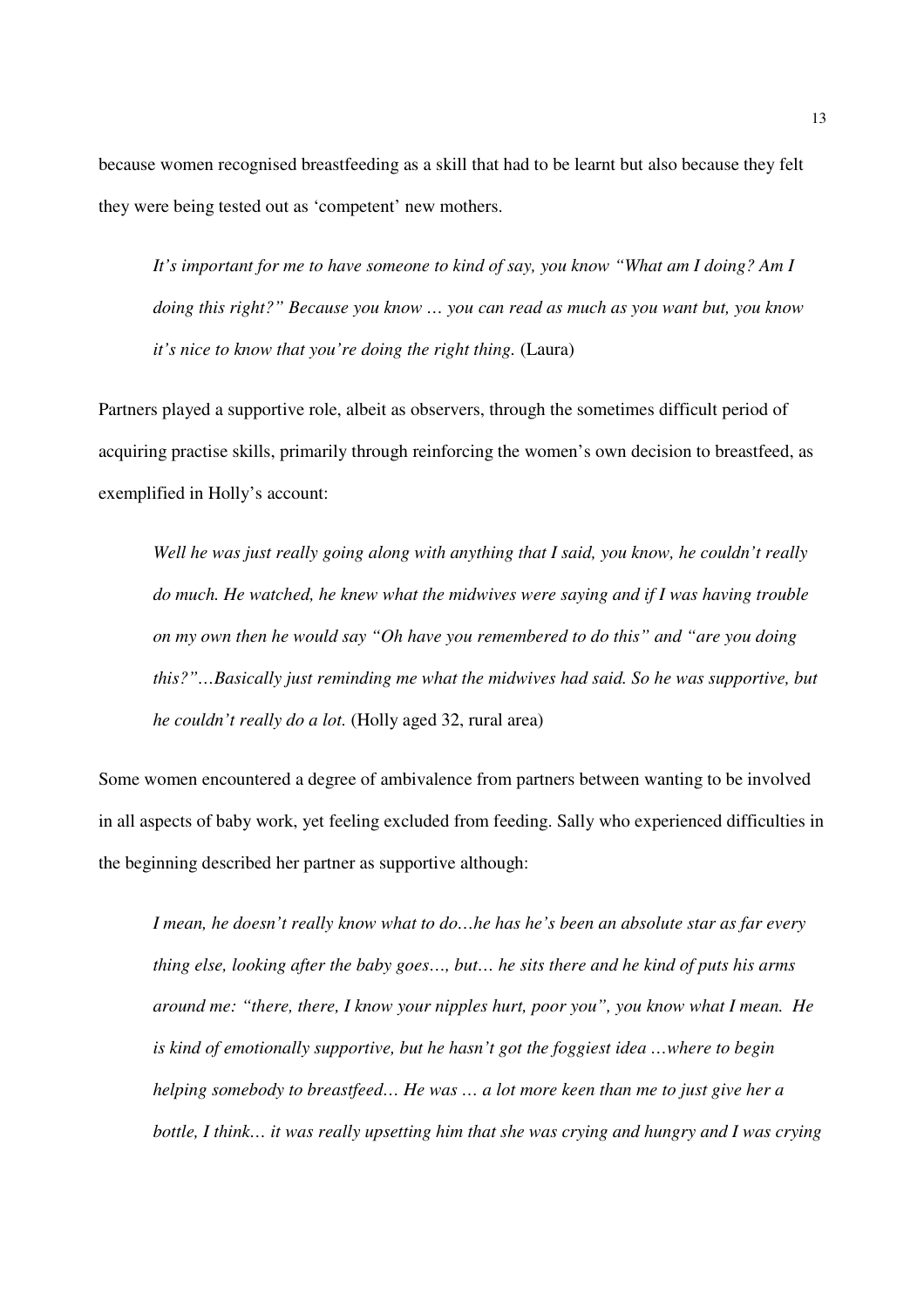*and in pain,… and as far as he could see the easiest solution was to give her a bottle and then we both shut up. So I mean he was sort of like "are you sure you don't want to give her a bottle why don't we just like feed her with a bottle it'll be fine". And it was me who*  was just like she can't have a bottle it's not fair she needs breast milk. (Sally)

Confronted with difficulties in breastfeeding and ambivalence from partners, women actively sought and relied upon help to continue from 'knowledgeable and reinforcing' others within their social networks (as well as from health professionals). Holly maintained telephone contact with a friend experiencing similar problems and Emily received support from her friends with babies. Lisa regularly attended social and breastfeeding support groups with the mothers she had met at the child health clinic. Sally turned to her mother who had breastfed.

Whilst, women's mothers were often a source of support and advice, they could also be seen as unhelpful in the practice of breastfeeding. Thus, Jenny kept her mother at a distance when the baby was feeding frequently but not gaining weight and turned to the midwife for help:

*Because she never breastfeed, cause I was a month early, in an incubator, so she never breastfed me and then when my sister came along she just didn't think about it. So I think because she hasn't breastfed she can't understand. There's like, they need to feed more regularly don't they than bottle fed babies …and she was thinking "I'm not giving him enough milk".* (Jenny aged 30, rural area)

Over time, having mastered the technique of breastfeeding, women's priorities shifted to focus on the need to know the baby was receiving adequate nutrition – the underlying problem being their inability to directly observe the quantity of breastmilk the baby was taking. In the absence of unequivocal observable evidence, women drew upon indirect cues such as: the way their breasts felt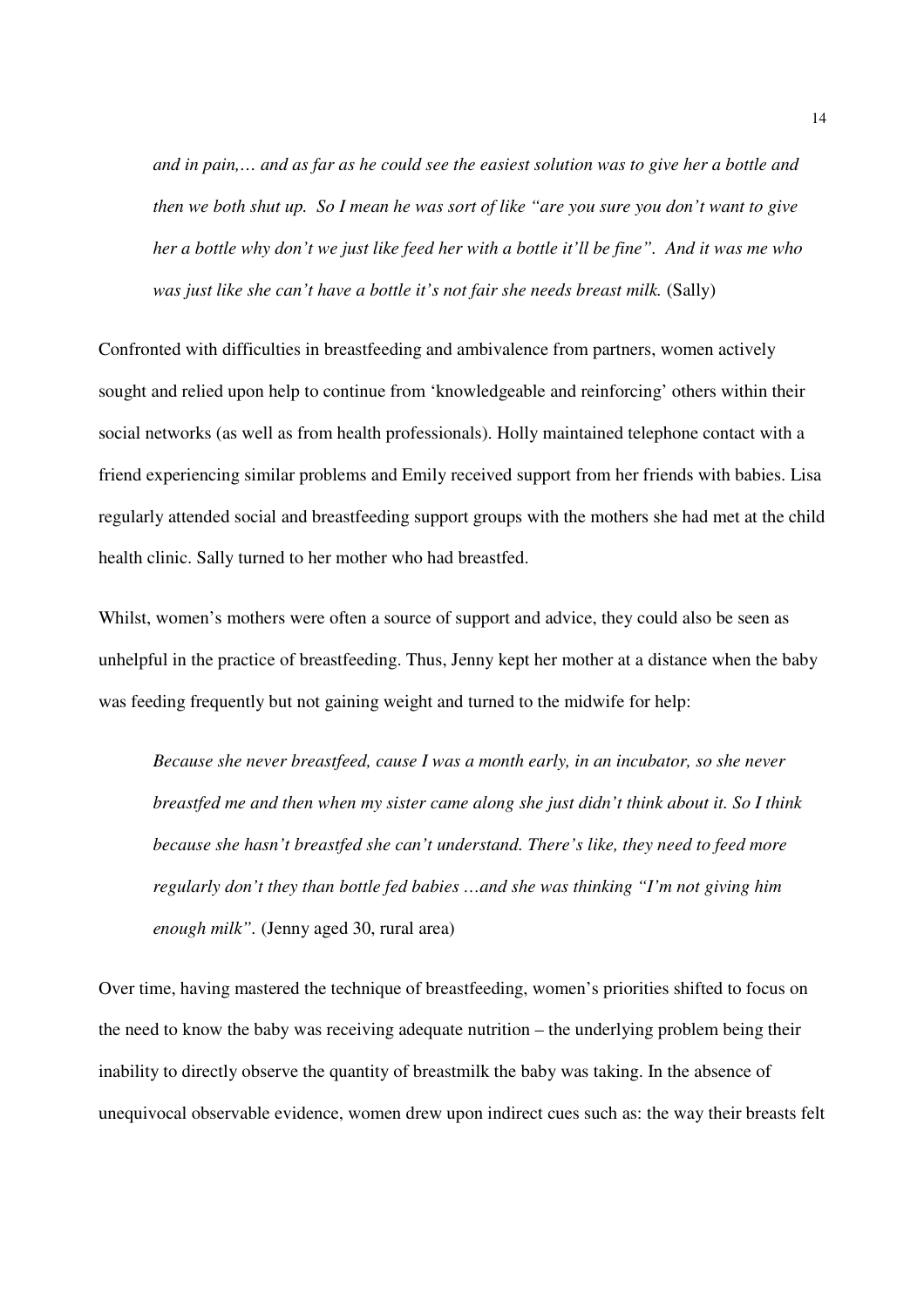in relation to feeds and the baby having wet and dirty nappies. These ways of making the invisible visible worked to increase women's confidence in their ability to provide sufficient milk for their baby and to counter criticisms that they were not performing adequately. Paula, who was happily breastfeeding her second baby, described what happened at a family gathering when her baby became unsettled, cried and needed feeding more frequently than usual:

*They were saying: "oh you need to talk to your health visitor or your midwife, because it doesn't look as if you have got enough milk there or it might not be strong enough". So I was tired anyway so I was getting really upset. But I knew he was putting weight on, so I thought well there is nothing wrong with him.* (Paula, aged 22, second baby, rural area)

Paula was able to draw on her previous experience and the empirical knowledge that her baby was gaining weight to reassure herself.

Such cues were not foolproof as an unsettled baby could easily undermine women's confidence in their milk supply. Deborah was confronted with multiple and conflicting expectations that affected her perception of breastfeeding as equating to good mothering:

*The hardest thing for me was the fact that when Abigail was awake she was never content and that I found really, really difficult… used to tear me up inside really, because I couldn't understand why when she was awake she was always crying… And that towards the end*  was one of the major factors in coming off and going on to the bottle ...And it was difficult *because on the one hand my mum was really trying to encourage me to keep going. [Partner's] mum was the opposite; her answer to everything was the bottle…And it nearly came to the stage where we had words…In the end I had to say "Look I'll make the decision as to when and where and how this baby is fed".* (Deborah)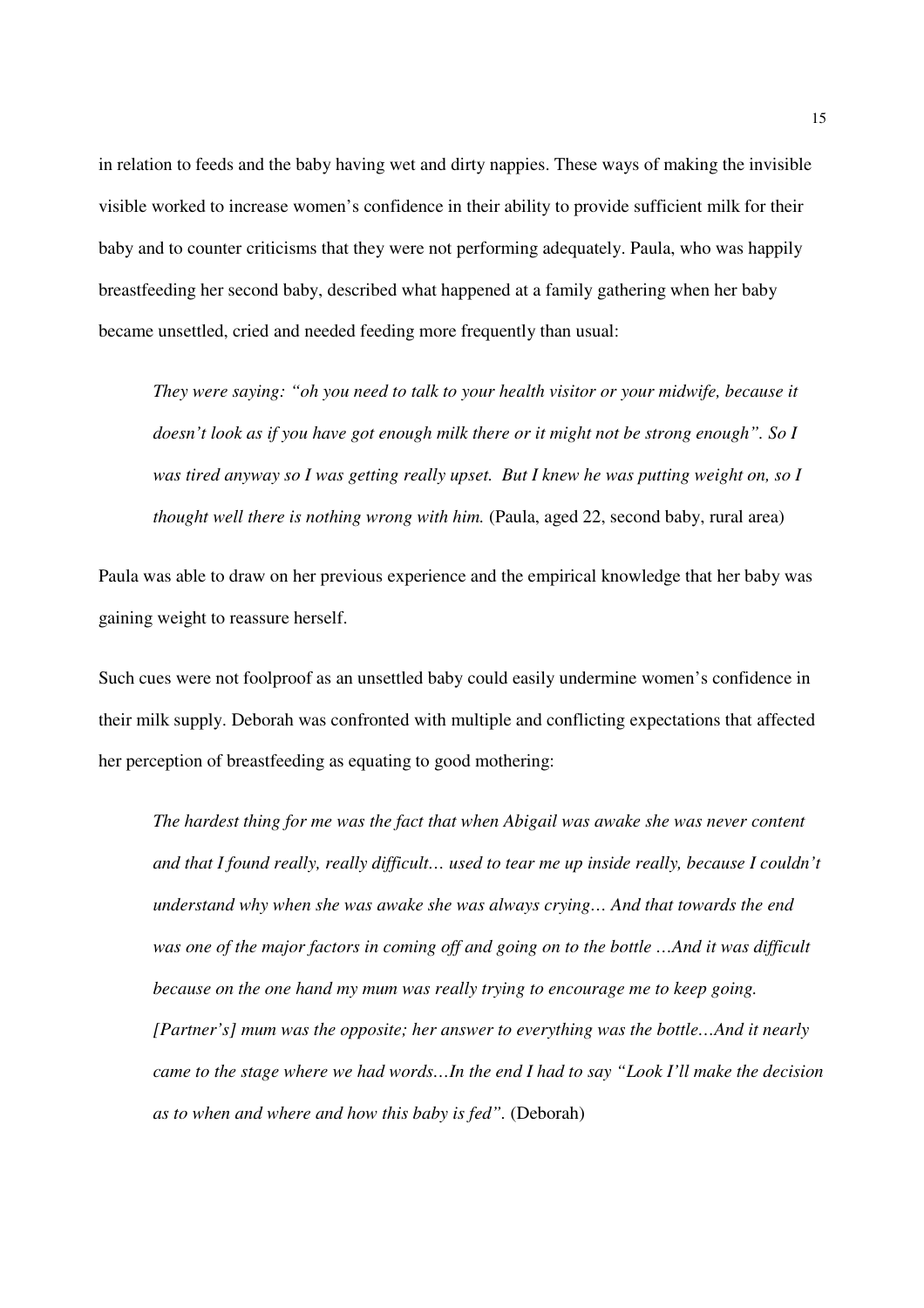Sarah also was a first time mother and felt upset that her mother-in-law judged that she was not 'coming up to scratch' as a mother:

*I think she [mother-in-law] was horrified to see Simon didn't sleep (pause) at all… and she was you know, 'ooh he's not very settled…I felt pretty bad…he was at his worst really…and they also made a big deal every time he was grouchy like: 'ooh babies don't cry for no reason there must be something wrong with him'. And passing him round saying to me: 'have you fed him…he's hungry; have you fed him.* (Sarah aged 31, suburban area).

For Sarah, the fact that she viewed her baby's behaviour as atypical and that her relationship with her mother-in-law was not very close meant that she could put aside her mother-in-laws negativity, albeit taking an immediate knock in confidence. Women's status as 'good mothers' then was not universally equated with breastfeeding by key members of their social networks. Where women attributed high value to breastfeeding, they actively sought out positive reinforcers from within their networks. Negativity – either in the context of periods of particular vulnerability or from network members whose influence was particularly salient – could threaten continuance.

#### **6. Pressure or support? Interactions with health professionals**

Commentaries in the literature suggest that medicalized discourses around motherhood and breastfeeding simultaneously position mothers as responsible for the well-being of their children and reliant upon experts (Arnup et al, 1990; Apple, 1995; 2006; Murphy, 2000; 2003). Here, as discussed earlier, the discourse of 'breast is best' was pre-eminent in the antenatal period and this was clearly reflected in women's accounts linking breastfeeding with improved health of their babies. However, although it could be argued this may set a moral imperative for breastfeeding (Murphy, 2000), our findings suggest that in the postnatal period a much more complex picture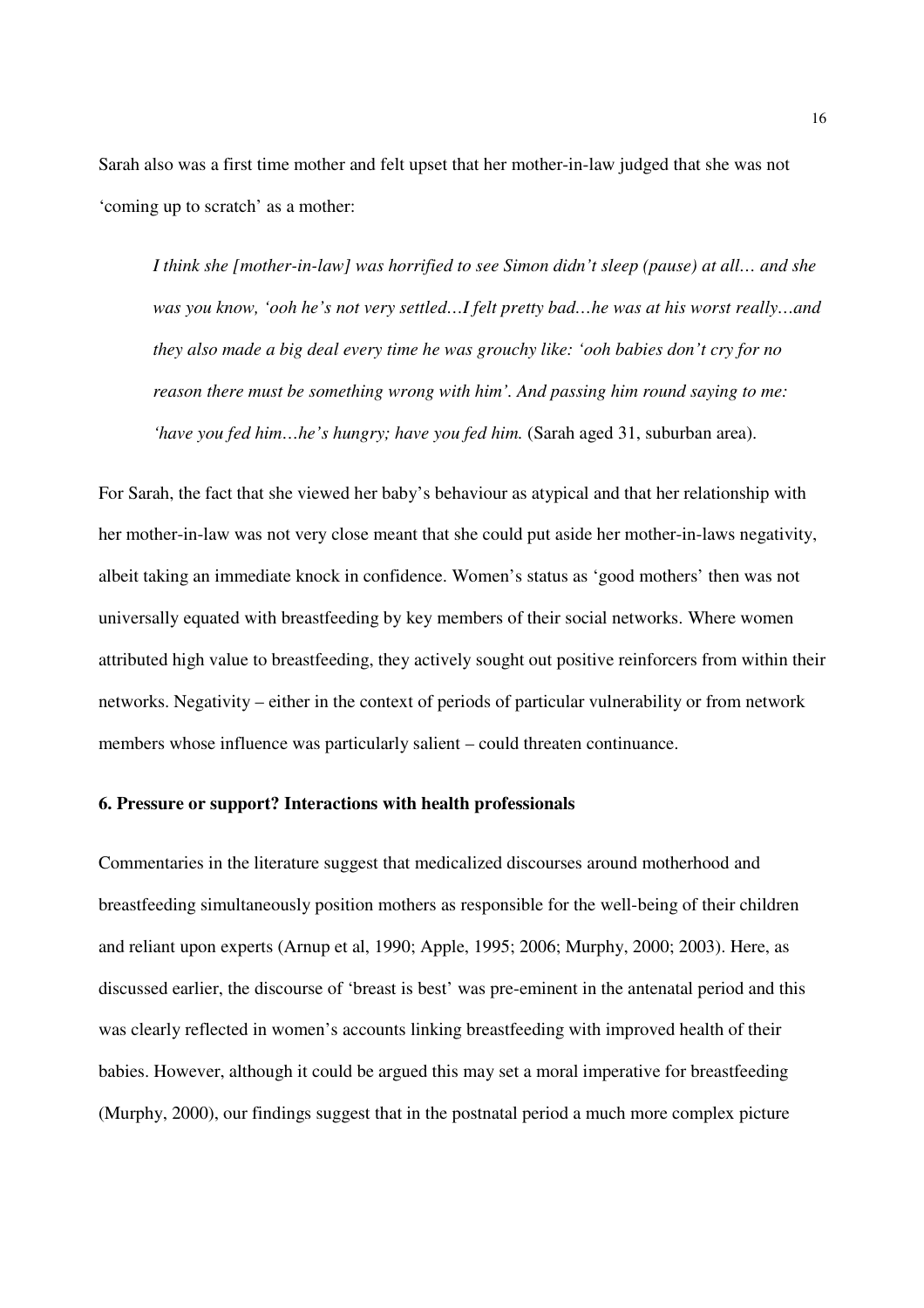emerged. Whilst for women, breastfeeding was generally equated with good mothering to the extent that the baby was seen as healthy, happy and thriving, where observable indicators did not support this (the baby was feeding often but unsettled and not gaining weight), the link between breastfeeding and good mothering was open to doubt. Within this context health professionals did not simply continue to promote infant feeding and help women with the technical aspects of infant feeding but carried out extensive emotional work (Nettleton 1995) supporting women in their struggle to see themselves and be seen as 'good mothers'.

Women referred to different elements of support from health professionals that they found helpful and this varied over time. In the early days, practical help with the physical aspects of breastfeeding was paramount. As feeding became established suggestions about how to manage the life-baby balance became more important as was the knowledge that the baby was growing and developing well. Support at this stage was usually offered with attention to how women felt – their emotional well-being. Women spoke of being encouraged by health professionals telling them they were 'doing well' and being reassured that their baby's behaviour was 'normal'. Even women who knew their baby was healthy and happy liked this to be reiterated by health professionals, as illustrated by Amelia:

 *I could feel her feeding quite regularly and getting quite a lot and then going to sleep. So I thought it, but you still want somebody to tell you it's all right … even thought you feel its right, it's still nice to have that reassurance...* (Amelia, aged 31, rural area)

Most women believed there was a 'right way' to do things and that health professionals would be able to give them this information. For example Sally said *'…you just need someone who knows'*. Women valued timely and relevant information from health professionals not simply to ensure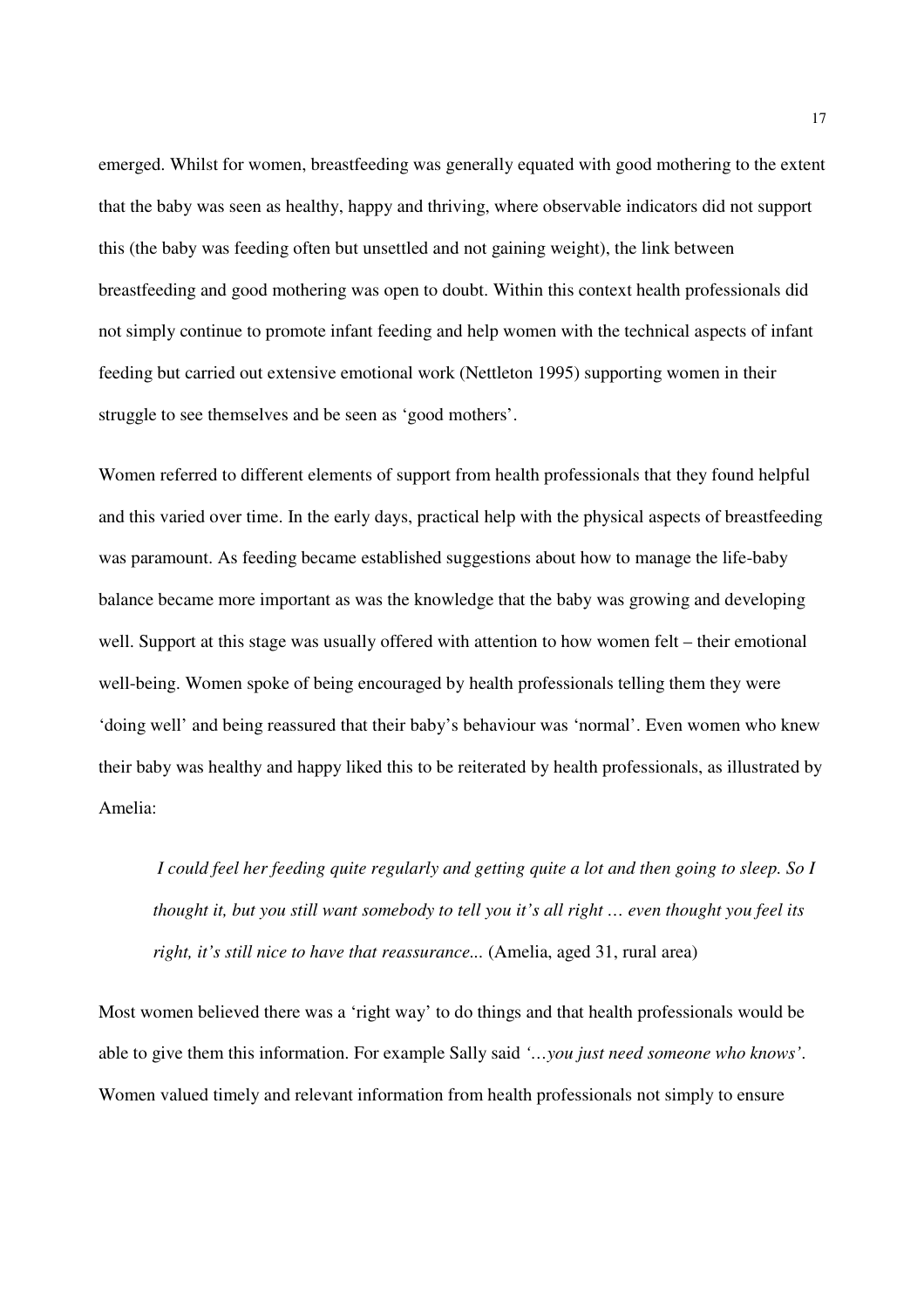continued breastfeeding but to help them to maintain their identity as 'good mothers', ensure a happy healthy baby and manage the life/baby balance.

Women frequently talked about need for input from health professionals to resolve a particular issue of relevance to them – general or abstract advice or help was rarely perceived to be useful. Observational data revealed that health professionals made considerable efforts to encourage women to express their concerns. This was done in a variety of ways, such as, asking open questions: 'how is the feeding going?; or 'how are you getting on?' Their body language often conveyed interest (e.g. sitting close to women on the same level and maintaining good eye contact) and they listening attentively to women's stories and offered suggestions that specifically responded to these. Women usually described their concerns as a series of events that had occurred – as a narrative of the baby's feeding pattern. Such stories did not merely recount events but also conveyed messages to health professionals about the way the woman *felt* about those events, enabling them to provide relevant and useful information and/or emotional support in response to the uniqueness of their individual situations. The following excerpts from field work with one health professional illustrate this variation:

 (Khalda – an Asian woman, a paediatrician, having her second baby. Her first child had lost a large amount of weight after birth)

*MW5: How's the feeding going?* 

*Khalda: She's going 4 hours…* [More talk about times of feeds]*… I got [another midwife] to watch me feed her because she was making gulping noises.* 

*Weighed baby – baby had lost weight. Further discussion about feeding pattern in more detail…*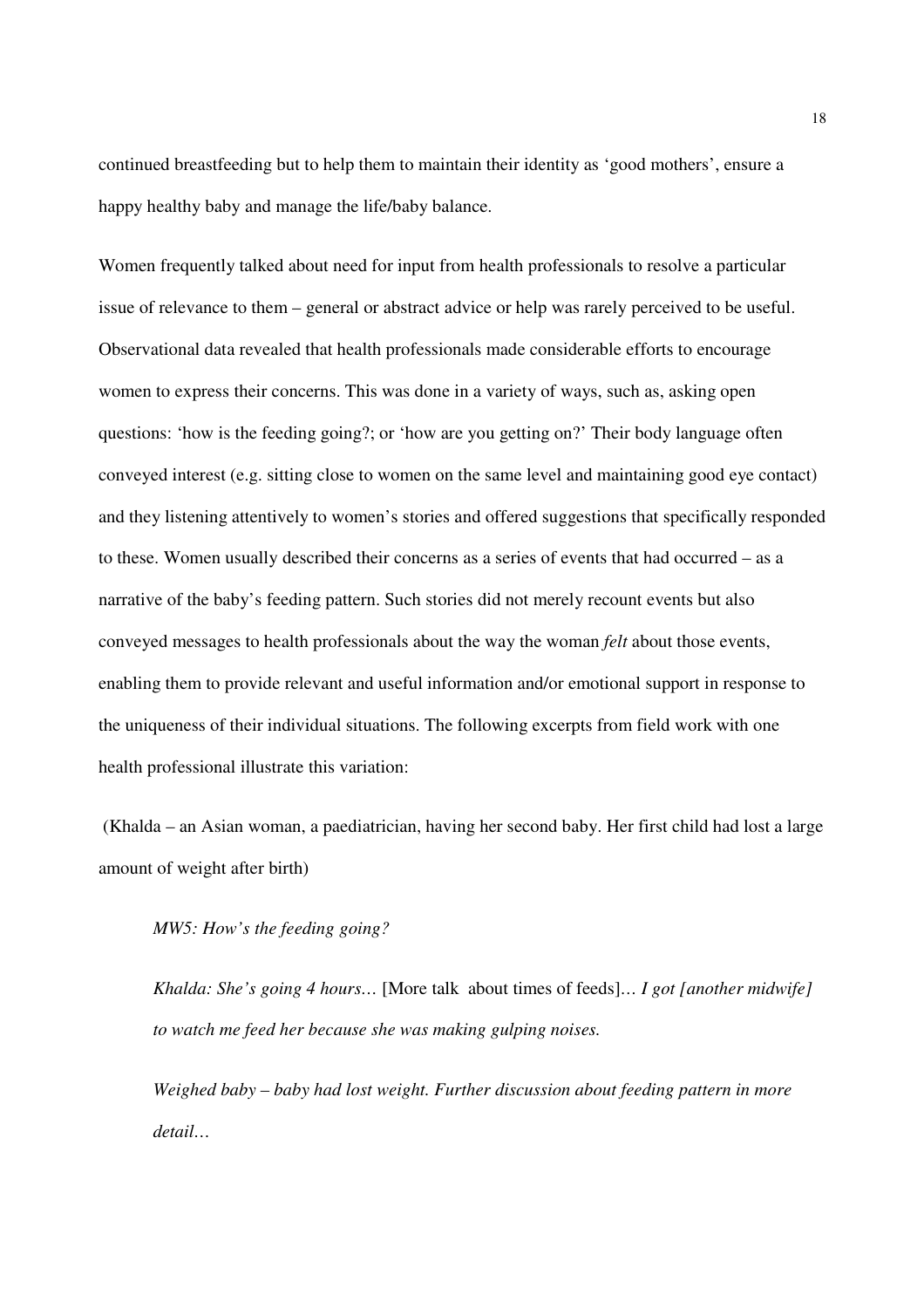*Khalda: I don't know if she is using* me as a dummy…

*MW5: Just go with that…'* 

(Lisa's baby was 14 days old and her first baby)

*MW5: I presume she's been doing fine since I saw you last?* 

*Lisa: Yes she fed ever so often yesterday. (Further discussion)* 

*MW5: Are you drinking?* 

*Lisa: Yes I'm drinking loads.* 

*MW5: She's putting on weight?* 

*Lisa: Yes she is. The health visitor popped in this morning. (talks to the baby)* 

*MW5: 'They do this at times when they are feeding all the time to boost the milk supply, you have to go with the flow. It's about 6 weeks when they have a big growth spurt.'* 

These data illustrate that whilst dialogue was specifically relevant to each woman there was a common theme of encouraging women to breastfeed more – 'to go with the flow'.

Health professionals said they tried to present information in a meaningful way and this sometimes meant altering the language they used to explain things taking account of what they knew about women:

*HV5: I thought this was basic simple communication skills? (Laughs} If I said to you that I had, I don't know, a 16 or 17 year old here, who may not have attended school very much, if*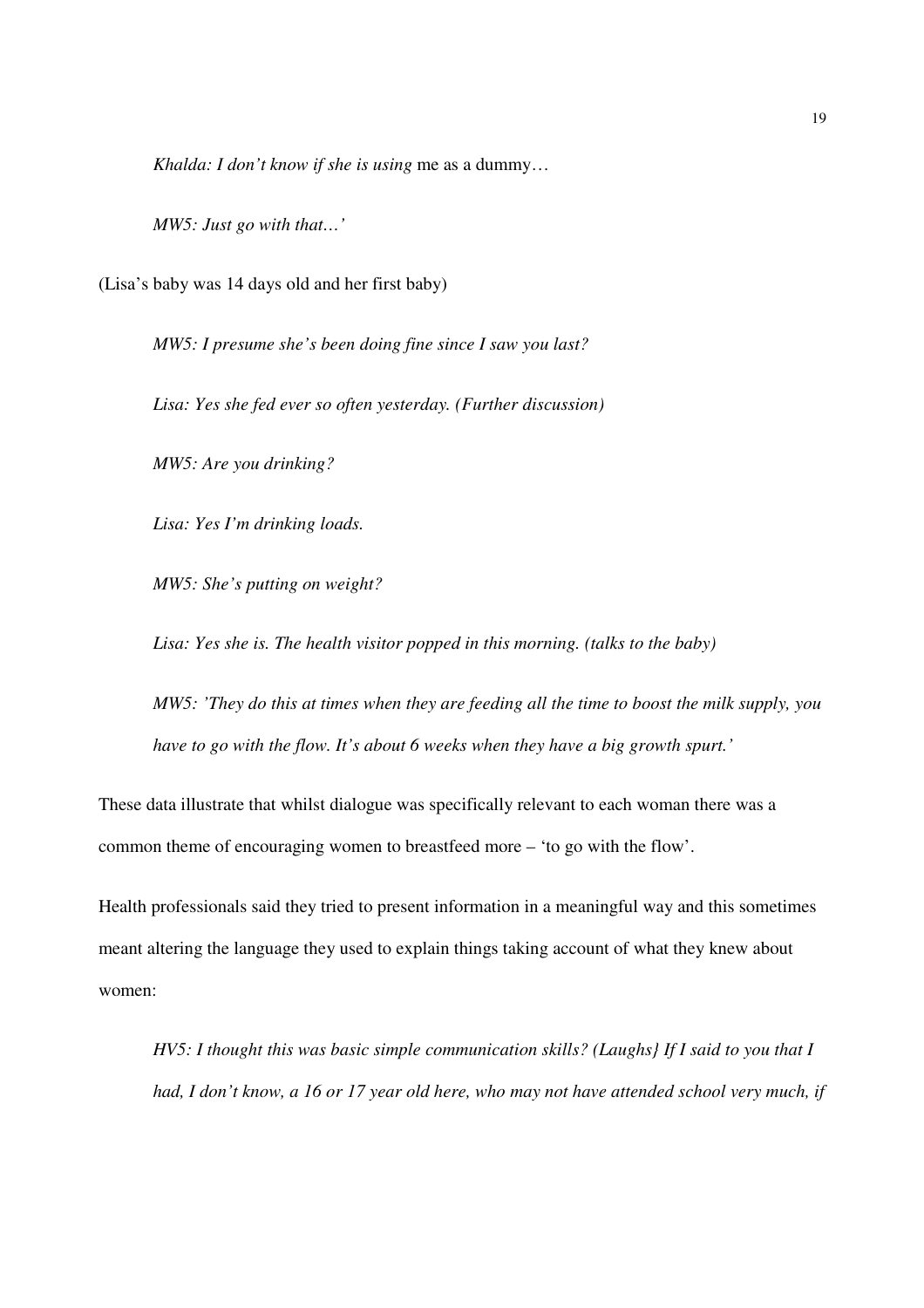*I said 'research has shown', I sound like a sales person off the telly, selling bras or something. But you've got to make it meaningful for them.* 

Health professionals assessed many factors with potential to impact women's ability to breastfeed their baby and modified what they said in the light of these, for example some health professionals suggested middle class women should view breastfeeding like a job to encourage full commitment to it.

The relationship with health professionals was also important. Women in this study described health professionals using words such as 'nice and supportive', 'interested', 'patient with me', identified openness and honesty as important characteristics and needed to feel that health professionals listened to and had time for them but at the same time wanted to remain in control, as the following quote illustrates:

*I mean Beverley [MW5] was brilliant because she was really open about everything ….with the pregnancy and the birth and everything …. Really sort of laid back and doesn't push things on you and make you feel she's taken charge of your life or anything.* (Emily, 22 years old, suburban area)

Health professionals also recognised the need not to attempt to direct women's lives, for example:

*I am not here to shape anybody's culture yes, …I'm not about to tell them they mustn't do this, I will say 'well try this' or 'I don't think it is a good idea to that', or 'see what you think about it', 'if you try it the first time and it doesn't work then you will know', you know. That way you gain their confidence of the women you don't go in and try to direct people's lives….* (MW8)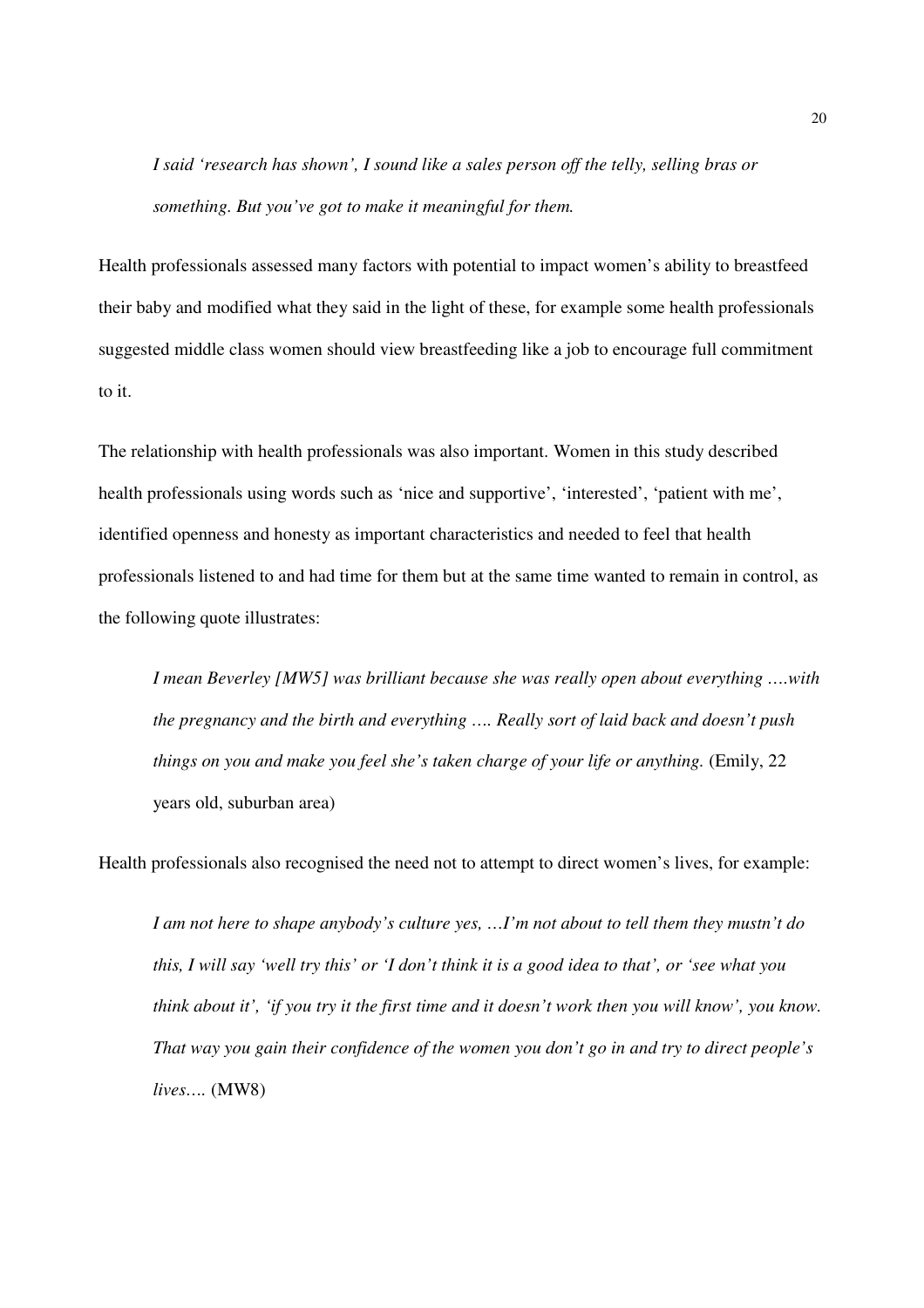Interactions between breastfeeding women and health professionals after the birth of their baby were more of a negotiated encounter than has been previously suggested. Although it was apparent that health professionals did generally encourage women to breastfeed they did this in a way that was sensitive to the context within which women were operating – with an understanding of the multiple pressures affecting women as they breastfed and at the same time tried to maintain a their view of themselves as 'good mothers'.

## **8. Conclusion**

Women aspired to become and be 'good mothers' and although all of them in this study had made the decision to start breastfeeding, continuing with it and for how long was contingent upon a range of factors. Not only was there the challenge of 'doing it right' but of balancing the growth and health of their babies with the demands of their daily lives. Within their social networks women's status as 'good mothers' was not universally equated with breastfeeding. Where women attributed high value to breastfeeding, they actively drew on salient sources of support from their social networks and sought to minimise their exposure to challenges to their identity as 'good mothers'. Whilst health professionals encouraged women to sustain breastfeeding they also recognised their struggle to maintain a positive self identity in the face of varying conceptions of 'good', 'bad' and 'adequate' mothering.

## **References**

- Apple, R. (2006). *Perfect motherhood: science and childrearing in America*. New Brunswick: Rutgers University Press.
- Apple, R. D. (1995). Constructing mothers: Scientific motherhood in the nineteenth and twentieth centuries. *Social History of Medicine,* 8(2), 161.

Arnup, K., Lévesque, A., & Pierson, R. R. (1990). Delivering *motherhood: maternal ideologies and*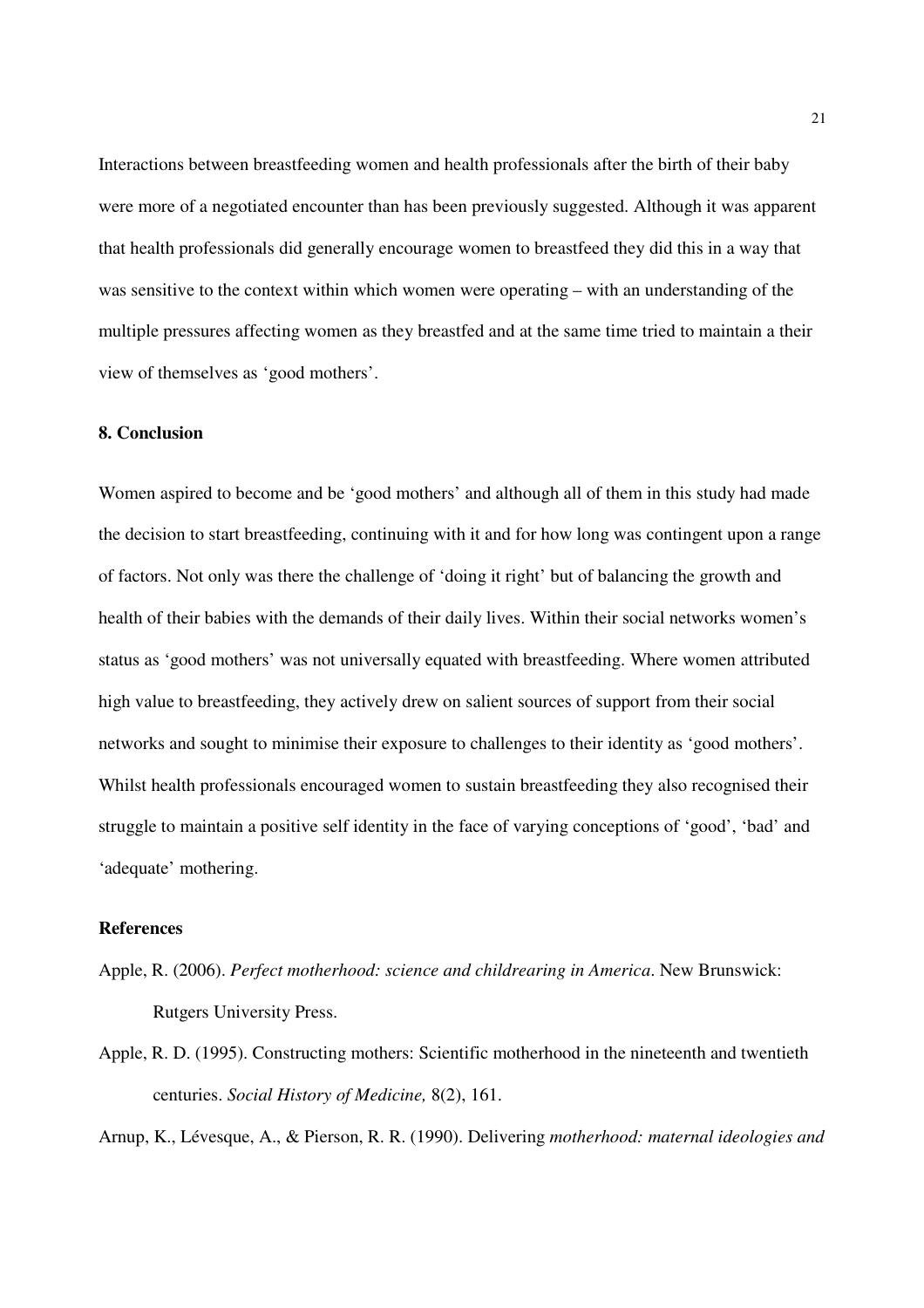*practices in the 19th and 20th centuries*. London: Routledge.

- Bolling, K., Grant, C., Hamlyn, B., & Thornton, A. (2007). Infant Feeding Survey 2005. London: The Information Centre for Health and Social Care.
- Blum, L. M. (1999). *At the breast: ideologies of breastfeeding and motherhood in the contemporary United States*. Boston: Beacon Press.

Carter, P. (1995). *Feminism, breasts and breastfeeding.* New York: St Martins Press.

- Cattaneo, A., Yngve, A., Koletzko, B., & Guzman, L. R. (2005). Protection, promotion and support of breast-feeding in Europe: current situation. *Public Health Nutrition,* 8(01), 39-46.
- Crossley, M.L. (2009), Breastfeeding as a moral imperative: an autoethnographic study, *Feminism and Psychology* 19: 71-87.
- Darzi, A. (2008). *High quality care for all: NHS next stage review final report*. London: Department of Health.
- Department for Education and Skills. (2004). *Every child matters: change for children.* London: The Stationary Office.
- Department of Health. (2004a). *Choosing health: making healthier choices easier.* London: The Stationary Office.
- Department of Health. (2004b). *National service framework for young people and maternity services.* London: The Stationary Office.
- Department of Trade and Industry (2006), *Work and families: choice and flexibility: additional paternity leave and pay: Government response to consultation*, London: Department of Trade and Industry.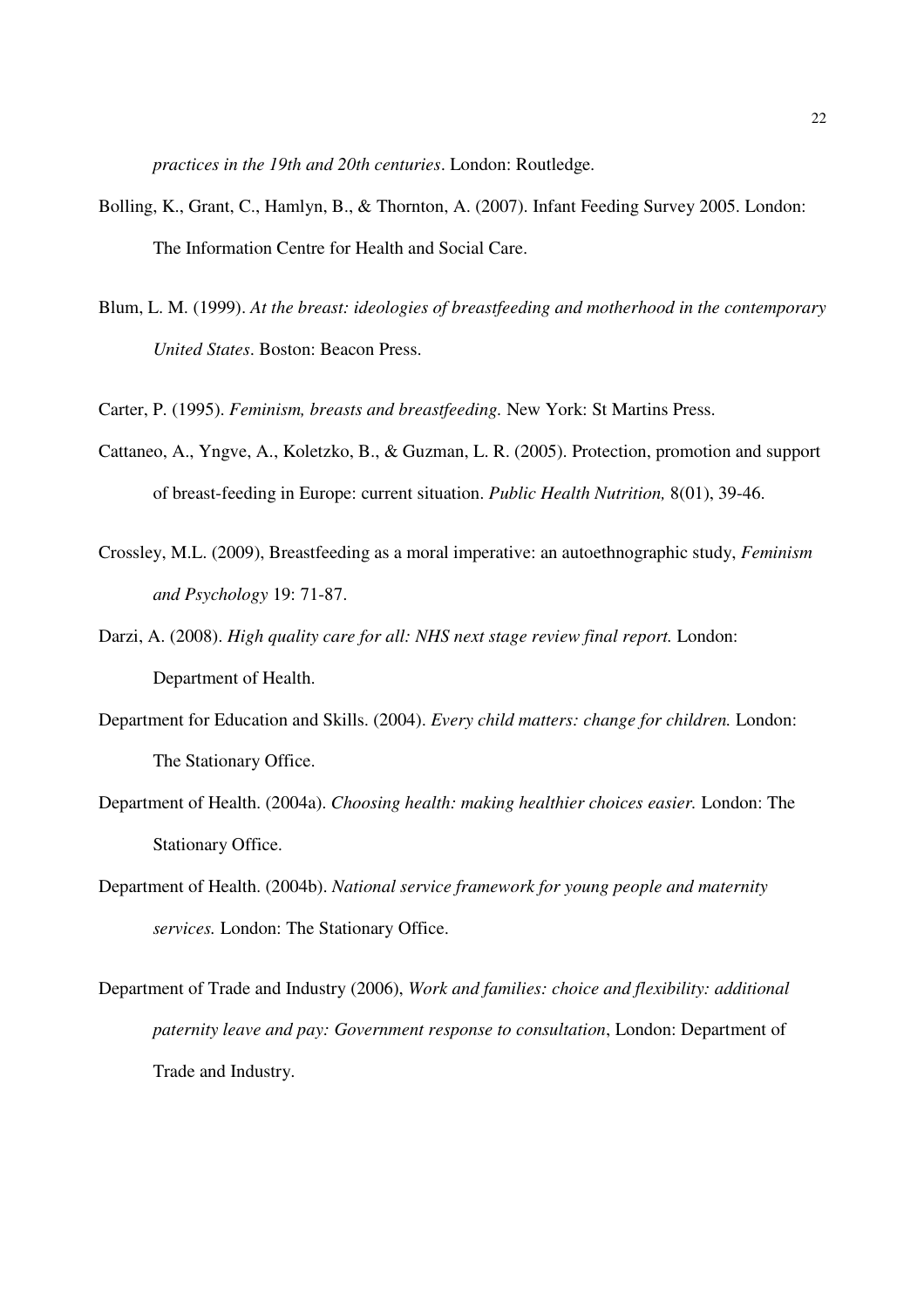- Dykes, F. (2006). *Breastfeeding in hospital: mothers, midwives and the production line.* London: Routledge.
- Galtry, J. (2003), The impact on breastfeeding of labour market policy and pratice in Ireland, Sweden and the USA, *Social Science and Medicine* 57: 167-177.
- Galtry, J., & Callister, P. (2005). Assessing the Optimal Length of Parental Leave for Child and Parental Well-being: How can research inform policy? *Journal of Family Issues* 26(2), 219.

Illich, I. (1976). *Limits to medicine*. London: Marion Boyers.

- Lee, E. (2007). Health, morality, and infant feeding: British mother's experiences of formula milk use in the early weeks, *Sociology of Health and Illness* 29 (7), 1075-1090.
- Lewis, J. and Campbell, M. ( 2007), UK work/family balance: policies and gender equality, 1997- 2005, *Social Politics: International Studies in Gender, State and Society*, 14 (1): 4-30.

Maher, V. (1992). *Anthropology of breastfeeding.* Oxford: Berg Publishers.

- Marshall, J. L., Godfrey, M., & Renfrew, M. J. (2007). Being a 'good mother': Managing breastfeeding and merging identities. *Social Science & Medicine,* 65(10), 2147-2159.
- Miller, T. (2005). *Making sense of motherhood: a narrative approach.* Cambridge: Cambridge University Press.
- Murphy, E. (1999). 'Breast is best': infant feeding decisions and maternal deviance. *Sociology of Health and Illness,* 21, 187-208.
- Murphy, E. (2000). Risk, responsibility, and rhetoric in infant feeding. *Journal of Contemporary Ethnography,* 29(3), 291-325.